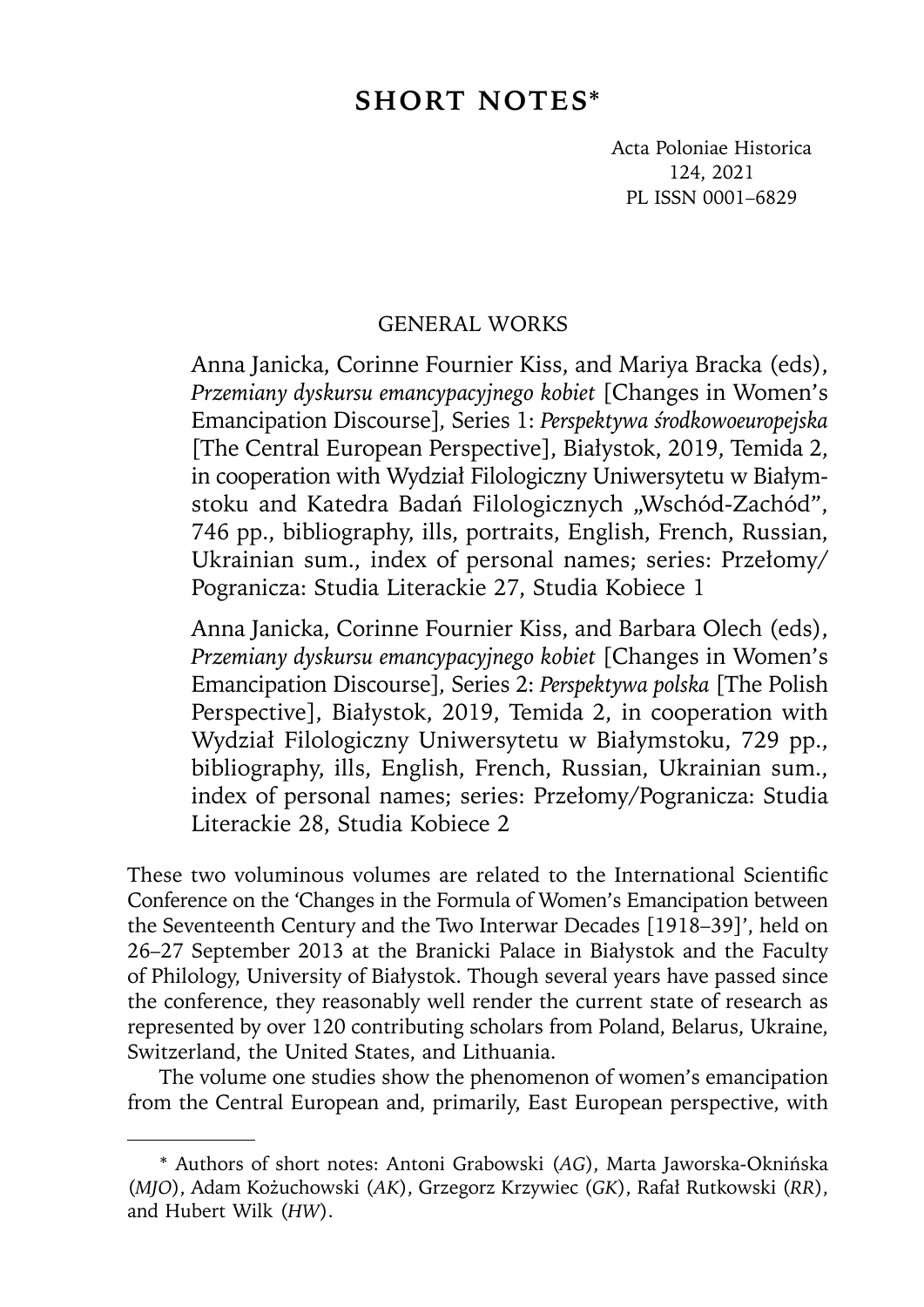volume two focusing on the Polish one. Volume one outlines a long-term, non-linear dynamism of the emancipation movement in Central and Eastern Europe, between the eighteenth century and our own time. Volume two explores the history of emancipation in Polish lands, with particular focus on nineteenth-century *belles-lettres* and cultural history. Discussed are the figures and activities of Polish female historians, columnists, and writers active from the beginning of the eighteenth century and during the 'long nineteenth century', along with a number of women intellectuals from the interbellum years struggling for emancipation; many of them resumed their activity in the field of the 'female question' in post-war communist People's Republic of Poland. The picture that emerges from the presentation of those intellectuals activists is one of a rather ambiguous process.

What difference is between those two approaches, apparently based on different geographies? With more than three decades of studies on gender, the 'Polish perspective' is obviously still in search of its own topic or subject matters and the process of discovering its own roots – a reconstruction exercise that is far from completion. A considerable portion of material valuable in terms of facts shows the public figures that once proactively marked their presence and afterwards got wholly marginalised in the national historiographies – to name the spectacular cases of Dionizja Wawrzykowska-Wierciochowa and Helena Duninówna. A significant portion of the studies deals with literary characters or literature as such, rather than real-life social activists – as if literature could offer a substitutive life, or were the actual primary emancipation space. Even if included in a smaller proportion, the essays from Lithuania, Belarus, and Ukraine vastly reproduce the model and, indirectly, show how considerable the resistance offered to female studies that try to persist. The scholars from the Western world, represented by Switzerland (primarily Corinne Fournier Kiss) and the US, are somewhere else now: their essays are distinct with their in-depth theoretical background and stronger pressure on crossing the space of national discourse.

Both volumes are equipped with valuable bibliographies, notes on the authors, and brief summaries in Ukrainian, Russian, French, and English, plus an index of names. (*GK*)

Tomasz Kurpierz, *Henryk Sławik 1894–1944. Biografia socjalisty* [Henryk Sławik 1894–1944: Biography of a Socialist], Katowice– Warszawa, 2020, Wydawnictwo Instytutu Pamięci Narodowej, 836 pp., list of abbreviations, bibliography, index of personal names, photographs

In history, Henryk Sławik earned the name of the 'Polish Wallenberg' and the 'Silesian hero of the three nations'. These terms perfectly illustrate his life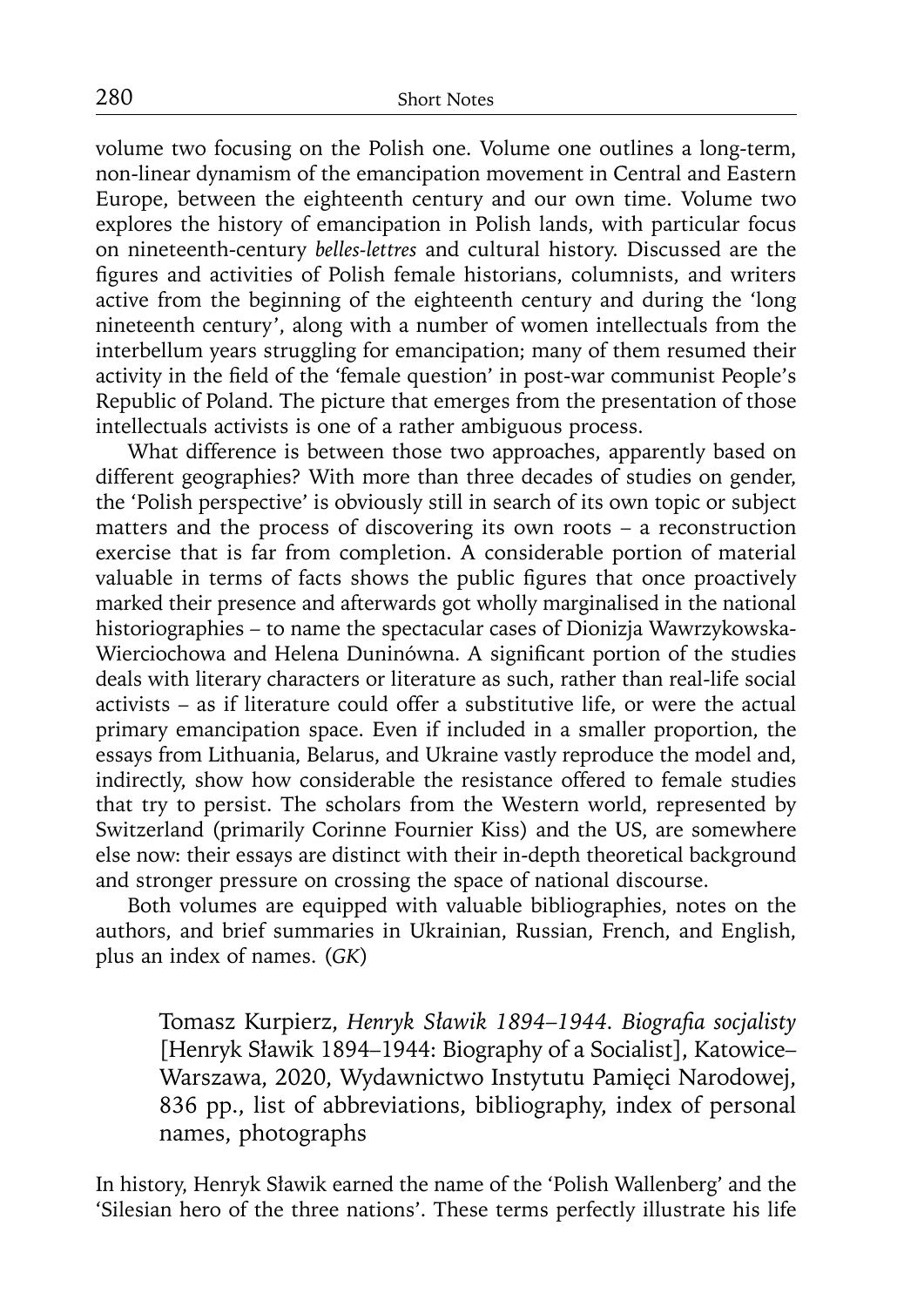and the ideas he was dedicated to. In the most recent biography of Sławik, Tomasz Kurpierz attempts to describe his protagonist against the background of the turbulent time of the first half of the twentieth century. The book is divided into two parts. The first (*Interwar*) is dedicated to Sławik's life until the outbreak of the Second World War. The second part (*War*) describes his fate in the years 1939–44. *Epilogue* completes the book, where Kurpierz highlights the posthumous fate of remembering this figure in Poland and Hungary. The author used a variety of sources in his book, ranging from archival materials collected both in Polish and foreign archives, as well as the press and existing literature on the subject. Sławik's biography is organised chronologically. The author traces the fate of his protagonist from birth (the village of Szeroka, presently a district of Jastrzębie-Zdrój) until his death (as a result of torture in the Mauthausen-Gusen concentration camp). While Sławik is best known for his activities during the war, when together with József Antall they rescued tens of thousands of people, in his biography, Kurpierz puts tremendous emphasis on his pre-war history. This was inextricably linked with Upper Silesia. Sławik participated in all Silesian uprisings, previously working as a worker in Hamburg, from where, as a soldier in the German army, he went to the eastern front. After the incorporation of Upper Silesia to Poland, he took up residence in Katowice, where he devoted himself to journalistic (*Gazeta Robotnicza*) and social work. From the beginning, he was associated with the PPS socialists. Kurpierz devotes a lot of attention in particular to the time of the great economic crisis in Upper Silesia. This period, alongside the Silesian Uprisings, was particularly decisive in the case of Sławik's biography. After the Second World War outbreak, his figure was so well-known that the German occupier placed him on the list of people to be arrested. Sławik fled to Hungary, where he joined the work of the Citizens' Committee for the Care of Polish Refugees in Hungary. It is estimated that the organisation helped nearly thirty thousand Poles, including approximately five thousand Polish Jews, who were provided with false documents. In mid-1944, as the political situation in Hungary changed, the situation of Sławik and his family deteriorated. Soon, both Sławik and his wife, Jadwiga, were arrested. During the brutal investigation, he did not denounce any of his co-workers, assuming the entire responsibility for the operation of rescuing the Jewish population. During the Polish People's Republic, his figure was erased from history textbooks. It was not until 1989 that the way he was characterised changed, restoring his rightful place in European history. *(HW)*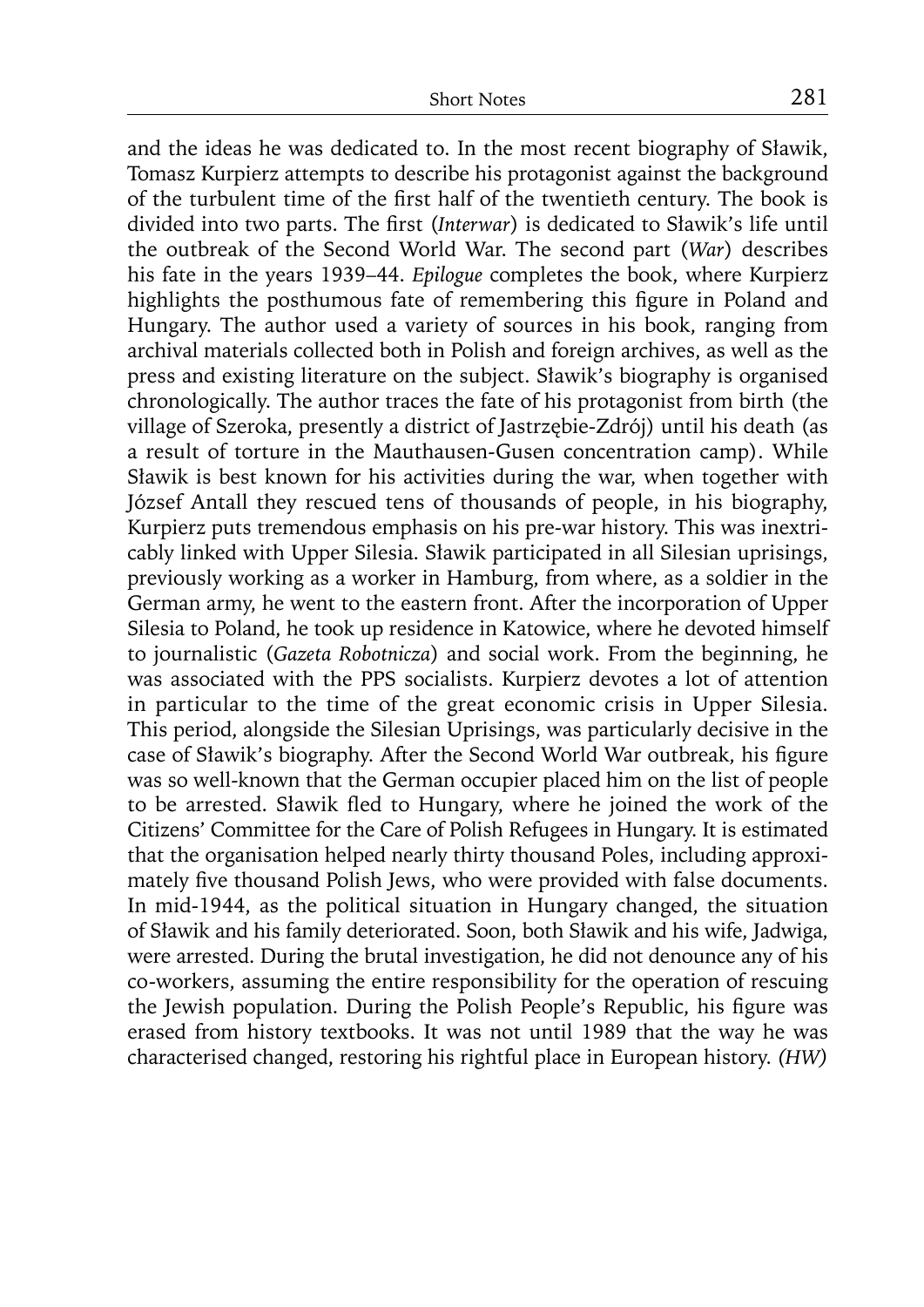Zbigniew Mentzel, Kołakowski. Czytanie świata. Biografia [Kołakowski: Reading the World. A Biography], Kraków, 2020, Społeczny Instytut Wydawniczy Znak, 509 pp., bibliography, index of persons, photographs

Zbigniew Mentzel is an essayist, columnist, author of several books – including a two-part (2007, 2008) conversation with Leszek Kołakowski, philosopher, one of the most outstanding Polish twentieth-century intellectuals.

The study is composed of thirty-nine short sections showing the vicissitudes of the eminent philosopher. The author's focus is on the life and professional activities of Kołakowski: "it is primarily an intellectual biography, a biography of thoughts", Mentzel declares, but those otherwise abundant passages do not rank among the book's highlights. A book announced as the first complete biography of Kołakowski seems to herald an in-depth portrait of a scholar, historian of philosophy, and an active columnist, against the background of his time. Although the author skilfully picks up the threads in Kołakowski's output that are of timeless value, the portrait of him as a person, and those of his numerous polemists (incl. British historian E.P. Thompson), appear flattened.

While the author does not refrain from touching upon the problematic aspects, such as Kołakowski's membership with the ruling communist party (Polish United Workers' Party [PZPR]) – a tread of importance to many a contemporary reader – his proposed explanation of the philosopher's ideological evolutions is glaringly formulaic. The same is true for the extensively addressed aspect of Kołakowski's attitude toward Christianity.

All in all, the book is a classical biography. Its definite asset and strong point is its quasi-reportage style; its structure is considerate, and the reader is deftly and articulately guided through the multithread matter. The intellectual portrait of the character leaves the reader with considerable doubts and question marks. An addendum 'Alphabet of the friends' is attached, along with a list of abbreviations, notes, bibliography, index of personal names, and sources of illustrations. (*GK*)

# MIDDLE AGES

Anna Marciniak-Kajzer, *Rzeczy ludzi średniowiecza w domu* [Medieval Household Objects], Łódź, 2020, Wydawnictwo Uniwersytetu Łódzkiego, ills, bibliography, list of abbreviations, 440 pp.

The book comes as volume one of a planned cycle on things in the life of mediaeval people. In the introduction, the author makes it clear that, chronologically, her focus is the thirteenth to the early sixteenth century; the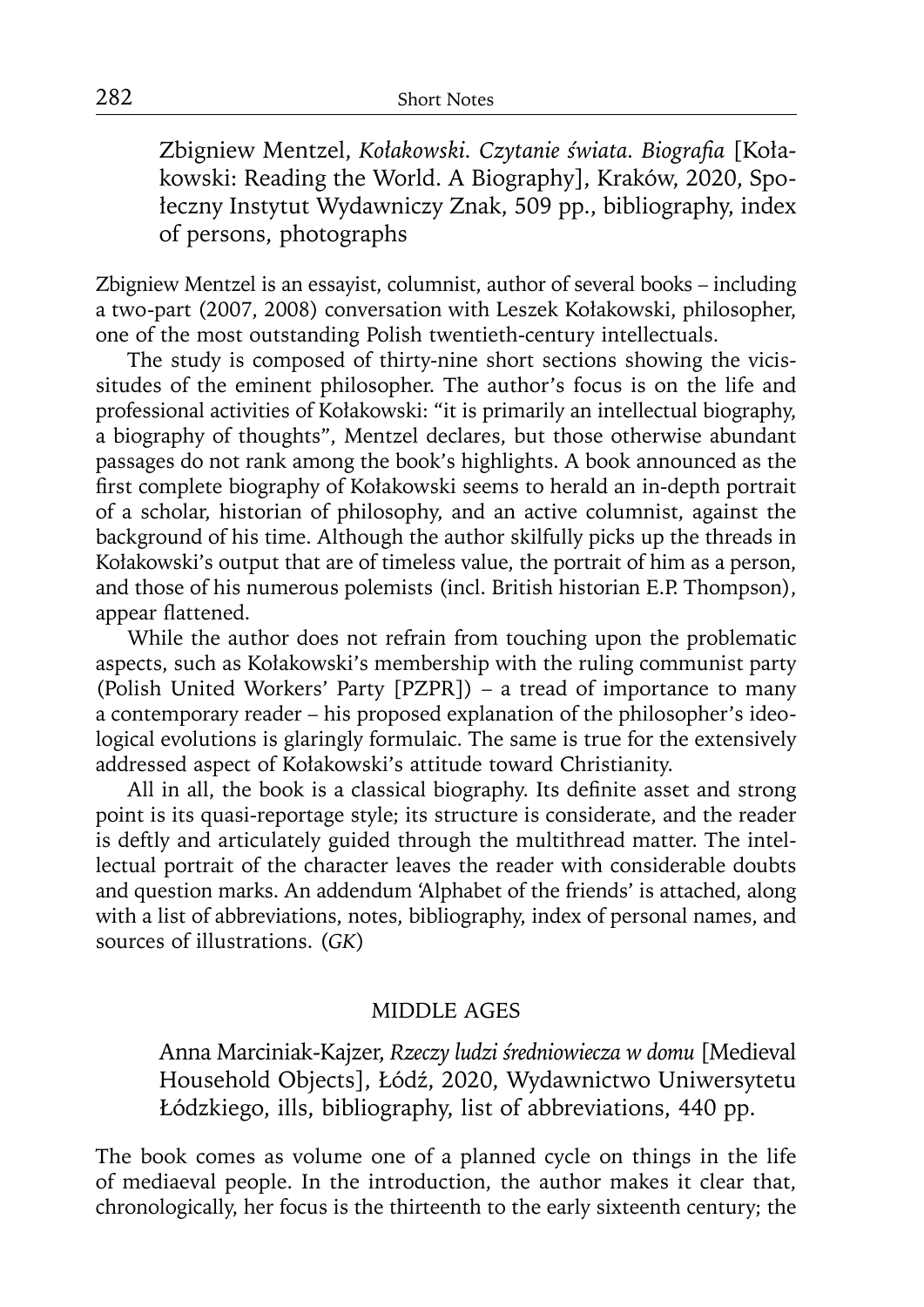area concerned is Poland, but due to gaps in archaeological or iconographic material, she makes broad use of West European examples. The volume on objects will be followed by those dealing with labour, culture, entertainment, and religion. The author defines the 'house' based on a lexicon of Old Polish: a building and its particular section where its dwellers lived and stayed permanently. Although written as a scholarly archaeological monograph, the study does not target archaeologists but rather a broad circle of readers The author avoids using specialised language and does her best to communicate the content in a possibly approachable way.

Chapter One is on walls, the materials they were made of, and how they were insulated. This topic relates to the division of larger spaces (rooms) into smaller ones, tapestries, and methods of making the floors, doors, and locks; windows and methods of their making are also covered. Chapter Two, dealing with the heating and lightening of inner spaces, focuses on obtaining and maintaining the fire. The following two chapters concern the preparation and eating of meals. Vessels used for cooking means and used at the table are discussed in detail. The final chapters are on sleep, relaxation, and hygiene; a brief conclusion is attached.

Though the typesetting is meticulous and appealing, the chapters are regrettably not divided into subchapters; the issues addressed are not highlighted graphically in the text. The numerous recommended reading items are helpful to those readers who have no expert archaeological background. The book is richly illustrated, with a quantitative prevalence of items from British and US museums, due to the high cost of using illustrations from Polish institutions. Altogether, the book can be regarded as a guide to the medieval household – a handbook rather than a scientific monograph. (*AG*)

Aleksandra Losik-Sidorska, *Katalog Nagrobków Piastowskich/ The Tombs of the Piast Dynasty*, Poznań, 2020, Wydawnictwo Naukowe UAM, photographs, ills, list of figures, 140 pp.

Published in Polish (as *Katalog Nagrobków Piastowskich*) and English version *The Tombs of the Piast Dynasty* (transl. Agnieszka Tokarczuk-Różańska) at the same time, the study is a catalogue of thirty-one Piast tombs, grouped by regions. The first part is on the House-of-Piast members of Greater Polish [Wielkopolska] lineage, then come those of Lesser Poland [Małopolska], Kuyavia, Masovia and, finally, Silesia. The work on the study started with the elaboration of the material left by Kazimierz Jasiński, who had gathered it in view of his planned publication on the background and lineage of the Piasts. Having edited the material, the author added to it the information she has gained regarding the present-day condition of the necropolises and the archaeological research conducted in those sites.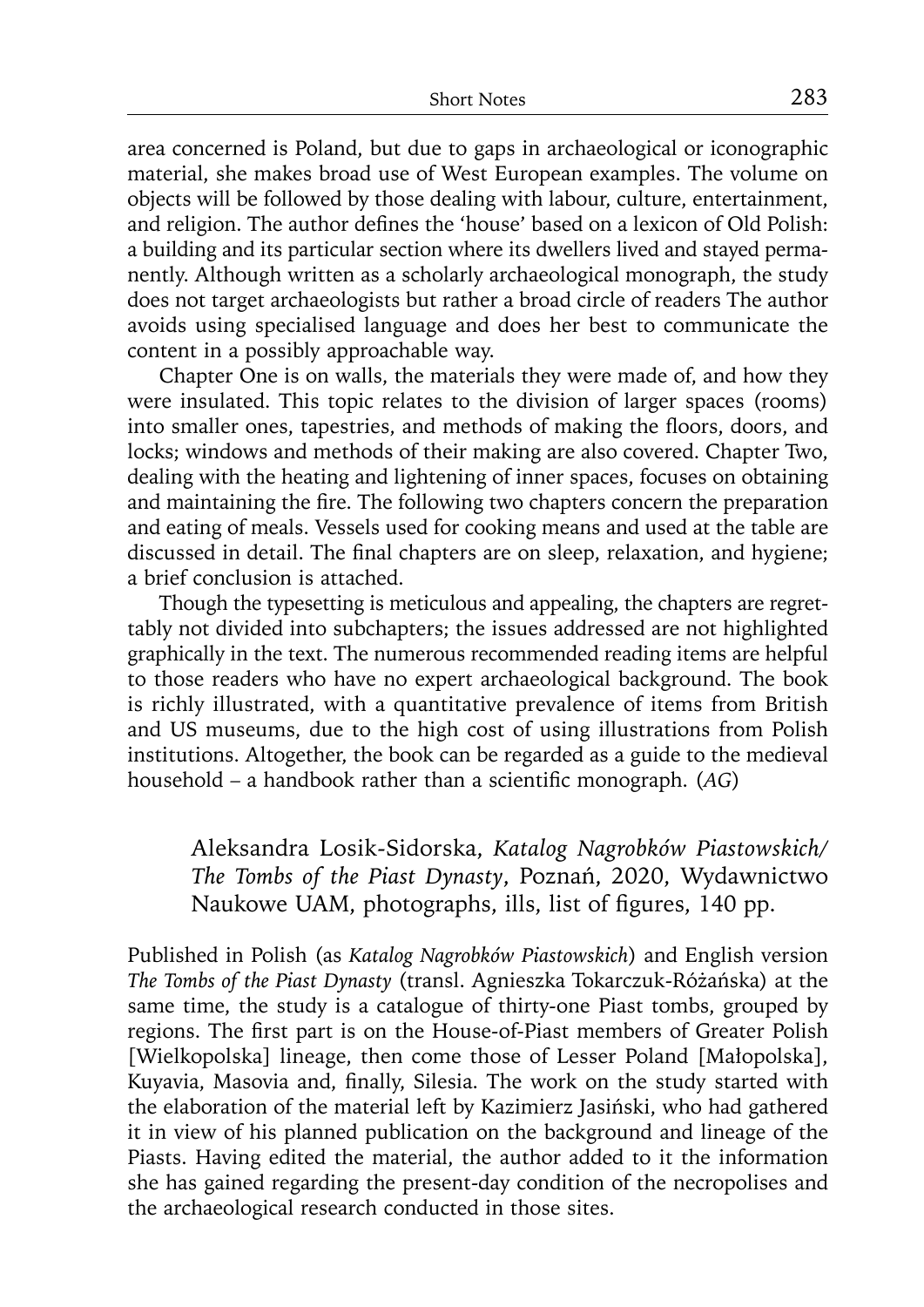Each of the tombs described by Losik-Sidorska has a separate catalogue sheet, specifying the tomb's location, size, description, genealogical data on the interred, the origins and history of the tomb, and the reference literature. Some of the historical discussion sections are divided into subparts; one such case is the tomb of Boleslaus III the Prodigal [Bolesław III Rozrzutny], for which not only the burial site, condition, and maintenance details are provided but also the ideological aspect of its foundation, the atelier/makers, and the founder are specified.

The author has decided not to quote the inscriptions, claiming that the publication's objective is to introduce the reader to the current state of research rather than express her own opinion in a scholarly discussion; the study is meant to be a scientific aid. Despite this ascertainment, it seems that, especially in those cases where the reading is undisputable, the author should have quoted it. The rich photographic material in the final section, Losik-Sidorska suggests, is to enable the reader to read the inscriptions on their own; however, these photographs do not feature all the tombs discussed. Moreover, in some cases, the discussion of a tomb in the catalogue includes the quoted inscription – as, for instance, in the discussion of the aforementioned Boleslaus III's tomb. And, it is a pity that the catalogue items are not numbered.

The English version is based on a rather literal translation, sometimes overly so. Based on the catalogue, a larger publication might be compiled in the future, taking account of the inscriptions, iconography for each tomb, and maps to help situate each of them in space. (*AG*)

Marian Rębkowski, *Jak powstało Pomorze? Studium tworzenia państwowości we wczesnym średniowieczu* [The Origins of Pomerania*.*  A Study on the Formation of a State in the Early Middle Ages], Warszawa, 2020, Wydawnictwo Instytutu Archeologii i Etnologii PAN, Muzeum Historii Polski w Warszawie, 228 pp., ills, bibliography, index of geographical and ethnical names, English sum.

This book represents an important contribution by the director of the Institute of Archaeology and Ethnology of the Polish Academy of Sciences, a Szczecin researcher who combines the competences of a historian and archaeologist. The author discusses the processes of state formation in the early Middle Ages, referring to an extensive bibliography, and not only this related to Central and Eastern Europe. Inspirations flowing from these works are correlated with a special case, which is Western Pomerania: a political creation which, being in the orbit of the clashing Danish-German-Polish influences, failed to create its own identity and become a separate, permanent state. The work opens with an introductory chapter in which the author discusses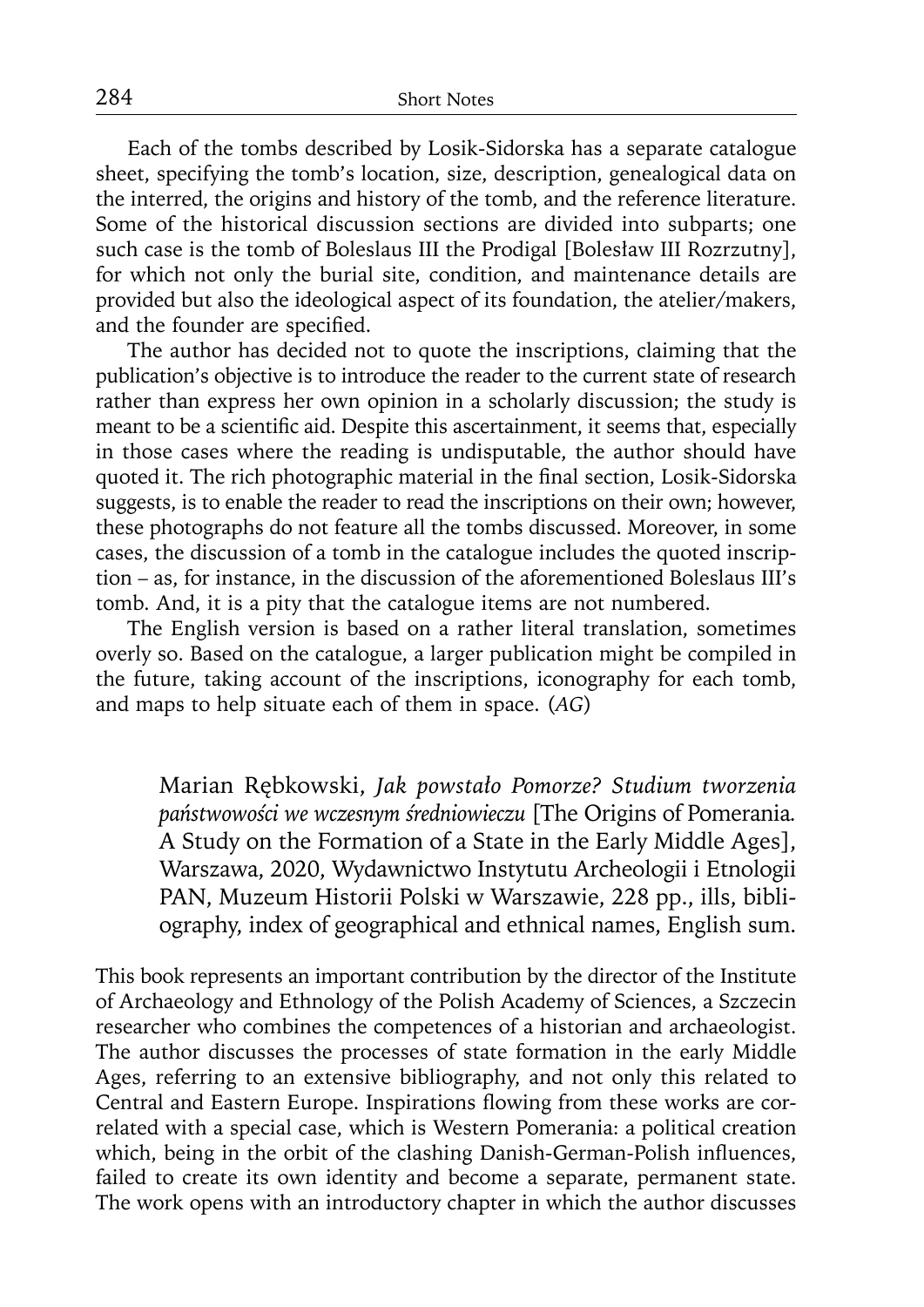the current state of research. What is more, the book's theoretical basis and structure are presented. Chapter Two provides an overview of the political situation in Pomerania in the earliest period (ninth–tenth centuries) in the light of the theoretical considerations on tribes, early states and chieftains, as well as the archaeological materials. In Chapter Three, we are brought to the eleventh century, when the Duchy of Pomerania was established. In Chapter Four, we are transported to the twelfth century, the times of Prince Vratislav I and his successors. Rębkowski discusses the issues of settlement and political continuity, minting, funerary rites, the organisation of the state and the symbolism of power. The final Chapter Five is a recapitulation of what has been discussed and asks the question: How was a state that does not exist formed? (*RR*)

Szymon Wieczorek, *Galla Anonima opowieść o królu Bolesławie i ubogim kleryku. Moraliter, anagogice, allegorice, historice* [A Story about King Boleslaus and a Poor Cleric by Gallus Anonymus. Moraliter, Anagogice, Allegorice, Historice], Rzeszów, 2020, Publishing House of the University of Rzeszów, 148 pp., list of abbreviations, bibliography, list of sources, English sum.

This book, the debut of a medievalist, stands out against other works written in recent years on Gallus Anonymus (it is worth recalling here that the author was an active participant in discussions about the origin of this chronicler). This short, though dense, monograph is the first-ever depiction of the story about the King Boleslaus' generosity to a poor cleric (I, 26). Although well- -known and often invoked (sometimes in surprising and very different contexts), this story has not engaged the attention of researchers to the same extent as the incomparably more laconic presentation of St. Stanislas by Gallus. Wieczorek shows, however, that the story's motifs – generosity beyond measure – must have been convincing to readers from the era, and illustrated Boleslaus' generosity. The author also engages in a polemic with researchers (primarily with Przemysław Wiszewski) who contended that the king is criticised in the story (which would be supported by Gallus's ambivalent attitude towards this character, as well as its philologically ambiguous ending, and finally a later version by Master Vincent [Kadłubek], in which the cleric dies under the burden of the gifts). However, it turns out that in this particular passage Gallus is being unambiguously praiseful, and it was, in fact, the chronicler Master Vincent who incepted the negative interpretation. From there, the author goes on to discuss the interpretation according to which, when creating the figure of the cleric, Gallus would suggest to Boleslaus the Wrymouth [Krzywousty] an equally generous remuneration for himself. As Wieczorek points out, both the chronicler and his character are nameless. This is an extremely important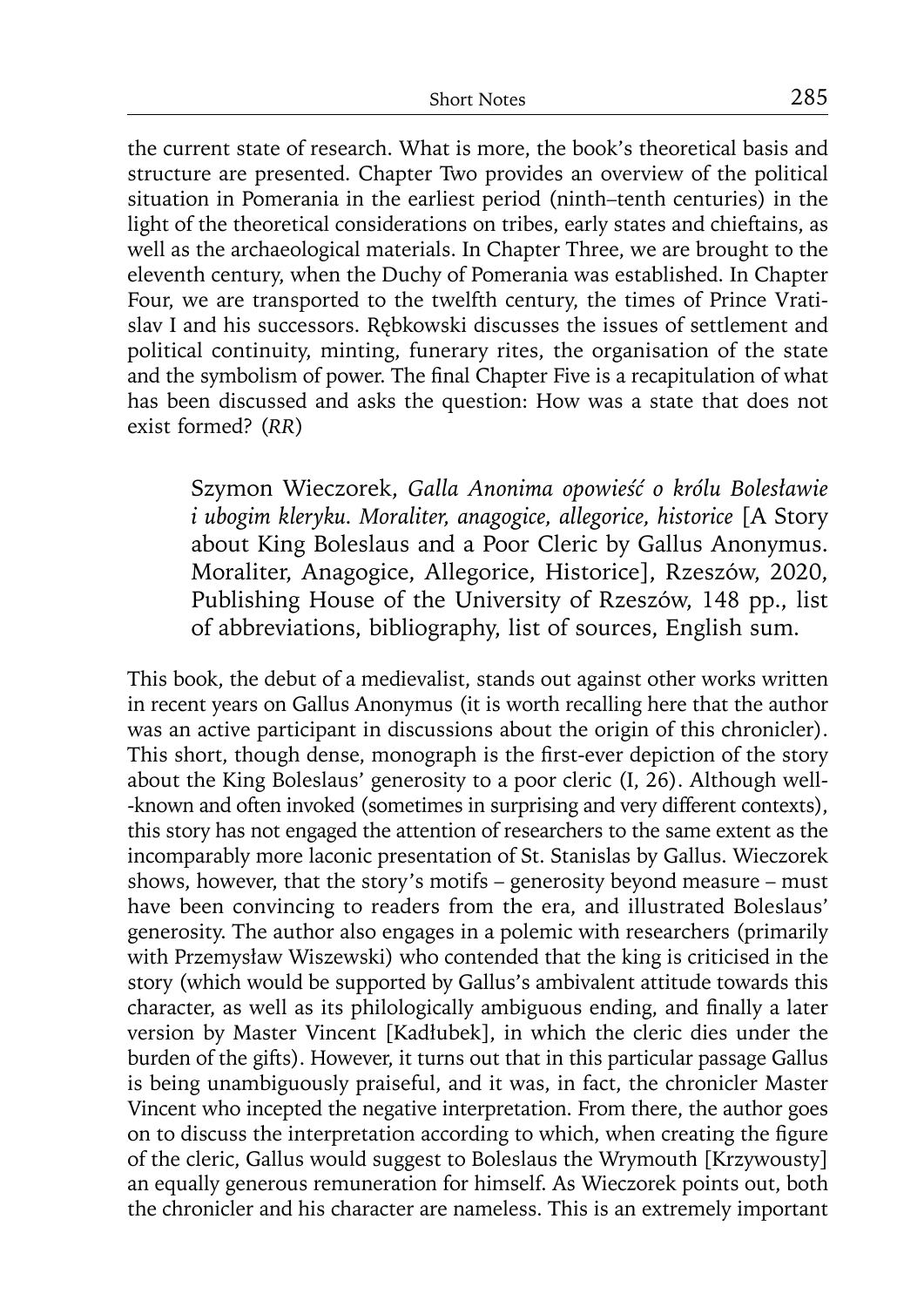piece of information, illustrating that while the recipient of the gift fell into oblivion, his royal donor continued to flourish and enjoy deserved fame. In the end, Wieczorek admits that no one will defend the historical character of the cleric anymore, especially due to the anecdotal nature of the story. But not without contrariness does Wieczorek point to a certain trail related to the gift to the monks of Zwiefalten by Princess Salomea, the widow of Wrymouth. The work offers detailed analyses and rich interpretational passages, coupled with an extensive overview of the literature on the subject. (*RR*)

Małgorzata Dowlaszewicz, *Diabeł w legendzie. Wyobrażenie diabła antropomorfi cznego w średniowiecznej literaturze niderlandzkiej* [The Devil in Legend. The Image of the Anthropomorphic Devil in Medieval Dutch Literature], Wrocław, 2020, Oficyna Wydawnicza Atut, 153 pp., annex

The author, a lecturer at the University of Wrocław, is a specialist in medieval Dutch culture and literature. This alone may make the item under discussion stand out in Polish historiography. The work refers to the tradition of research on the medieval imagination, which originated in the works of Aron Gurevich and the historians of the Annales School, as represented by such scholars as Bronisław Geremek, Teresa Michałowska, and in a diabolical context, especially by Wojciech Brojer. In this context, it is not surprising that Małgorzata Dowlaszewicz's reflections are based on Dutch vernacular texts from the late Middle Ages (fourteenth–fifteenth centuries), partly translated from Latin, especially the collections of exemplar and hagiographic works. The structure of this small book is very clear; the first two chapters are devoted to the characters under which the anthropomorphic devil would appear: as a black man and as a beautiful woman, and the next two – the devil in terms of unrecognition and recognition. The book opens with an engaging introduction and ends with an appendix featuring two of the analysed texts. (*RR*)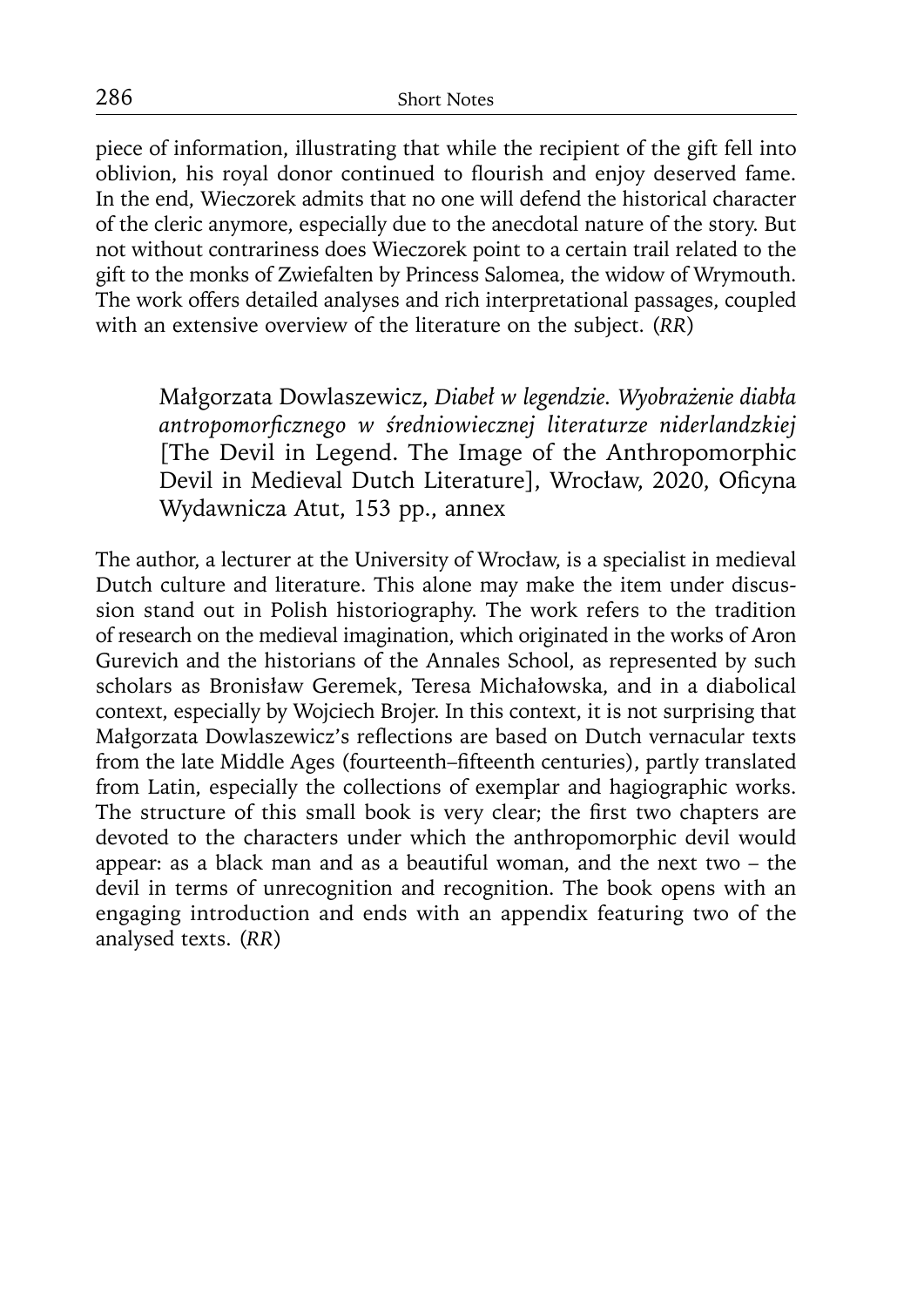Anna Horeczy, *Recepcja włoskiej kultury intelektualnej w krakowskim środowisku uniwersyteckim w drugiej połowie XIV i w pierwszej połowie XV wieku* [Reception of Italian Intellectual Culture in the Cracow's University Environment in the Second Half of the Fourteenth and First Half of the Fifteenth Century], Warszawa, 2021, Instytut Historii PAN, 459 pp., list of abbreviations, bibliography, list of tables and diagrams, index of persons, annexes, English sum.

Anna Horeczy is a researcher of the younger generation from the Tadeusz Manteuffel Institute of History of the Polish Academy of Sciences in Warsaw. Her doctoral dissertation, written under the supervision of Professor Halina Manikowska, concerns the reception of Italian intellectual culture – rhetoric and law – in late-medieval Cracow (mid-fourteenth to mid-fifteenth century). The work can be placed at the crossroads of codicology and cultural history. The concept of reception is not treated statically here but rather as a complex process conditioned by capabilities. This comprehensive book opens with a concise, clearly written introduction that discusses the basic concepts and structure of the book. Chapter One presents an overview of Poles attending Italian universities, which undermines the statistical and prosopographic method scholars have hitherto applied. Chapter Two, the longest, is a detailed analysis of the BJ 126 code, a collection of Italian rhetorical texts, which is a copy of the code brought to Cracow by Jan of Ludzisko. In the last Chapter Three, the author focuses on the reception of the work of Leonardo Bruni, discussing the individual manuscripts of his works and their links. In the short conclusion, the study's reception is assessed in a way that is disproportionately wide and complex in relation to the small number of Poles studying in Padua, Rome or Bologna. Finally, there are annexes with an index of Polish students who attended Italian universities, as well as the content of the BJ 126 code and its parallels. The entire work is especially impressive in terms of its richness and the thorough treatment of the source material. The vast majority of the work's findings are set out here for the first time, indicating the effort put into collecting the materials and their analysis. (*RR*)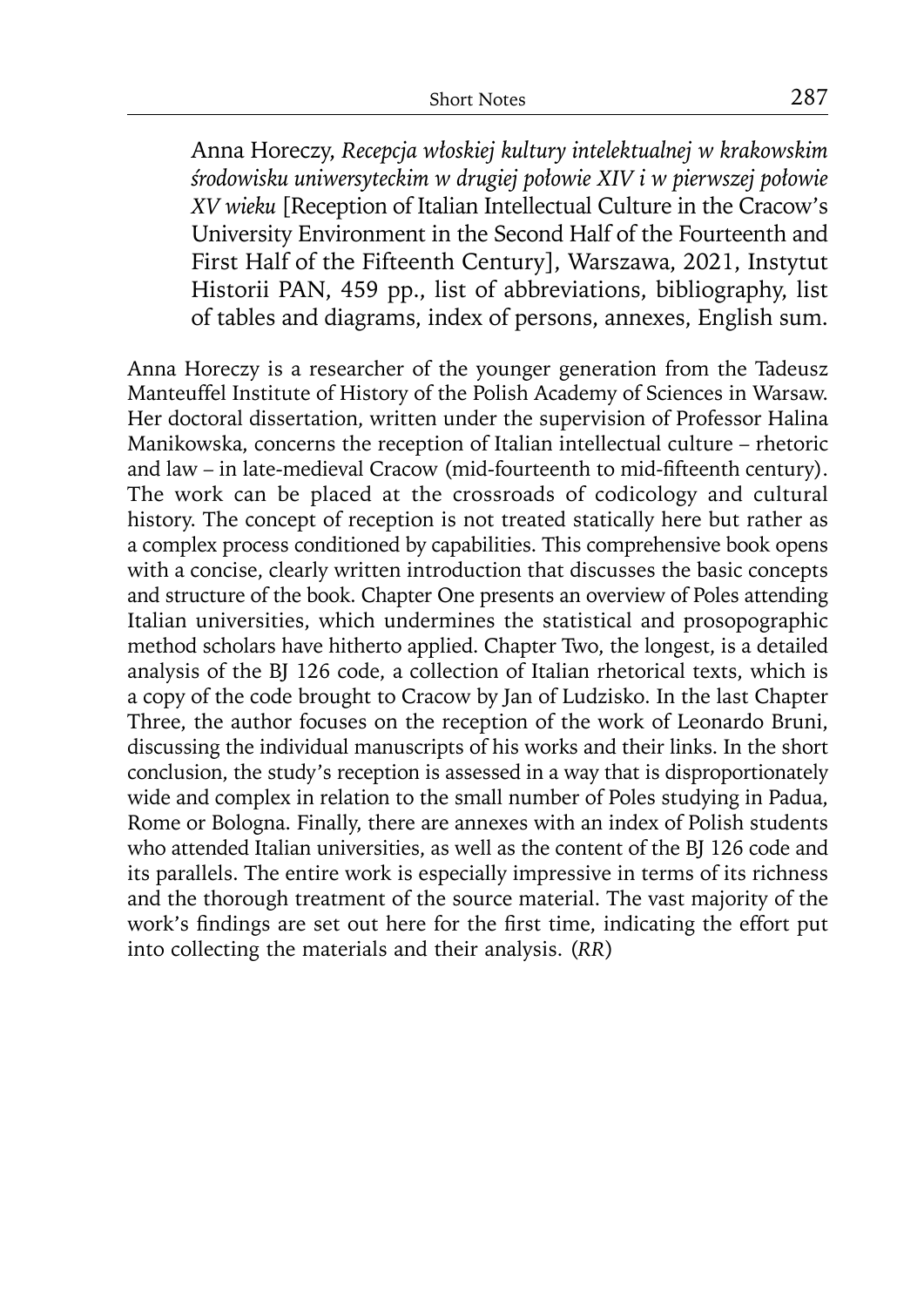# EARLY MODERN TIMES

Jacek Pielas, *Oleśniccy herbu Radwan w XV-XVII wieku. Z dziejów szlachty małopolskiej doby nowożytnej* [The Oleśnicki Family of the Radwan Coat of Arms. From the History of the Gentry of Lesser Poland in the Early Modern Period], Kielce, 2020, Wydawnictwo Uniwersytetu Jana Kochanowskiego, 186 pp., list of abbreviations, annex including source document edition, genealogical tables, cartographic material and photographs, bibliography, indexes of personal and geographical names

The presented work is a standard monograph of a noble family. The author's objective was to trace the history of a less-known family of nobility from Lesser Poland [Małopolska] from the first source references about the said family until its extinction. At the beginning, the author points out that historiography has hardly paid any attention to the Oleśnicki family of Radwan coat of arms. As the reason for this, the author cites the confusion between the representatives of this family and the Oleśnicki family of Dębno coat of arms. This confusion was evident already in the third volume of the *Golden Book of Polish Nobility* published by Teodor Żychliński at the end of the nineteenth century. The scarcity of references to representatives of the Oleśnicki family of Radwan coat of arms in old Polish armorials also contributed to their misidentification in later studies.

The Oleśniccy of Radwan coat of arms were a middle-income noble family from Lesser Poland. Their lineage stretched out over two centuries from the end of the fifteenth century. In 1565, the family was divided into two separate lines, the traces of which are analysed by the author in Chapters Two and Three. From the mid-sixteenth century, representatives of both lines also functioned among the Protestant community of Lesser Poland and participated in the life of the local Calvinist church.

The work has a very clear and well-justified chronological structure. Chapter One concentrates on presenting the origins of the Oleśnicki family history from the end of the fifteenth century (i.e. from the appearance of the first source references to the family) to 1565, with particular focus on Jan Oleśnicki, the creator of the social and material foundations of the family. The following two chapters are devoted consecutively to the history of two lines of the Oleśnicki family – the Cracow-Sandomierz line (until its extinction in 1618) and the eastern, Lublin-Ruthenian line (until its extinction in 1688). The family history is shown mainly by tracing the fate of the members of each of the two lines.

As the archive of the Oleśnicki family of Radwan coat of arms did not survive, the author of the presented work focused mainly on the land and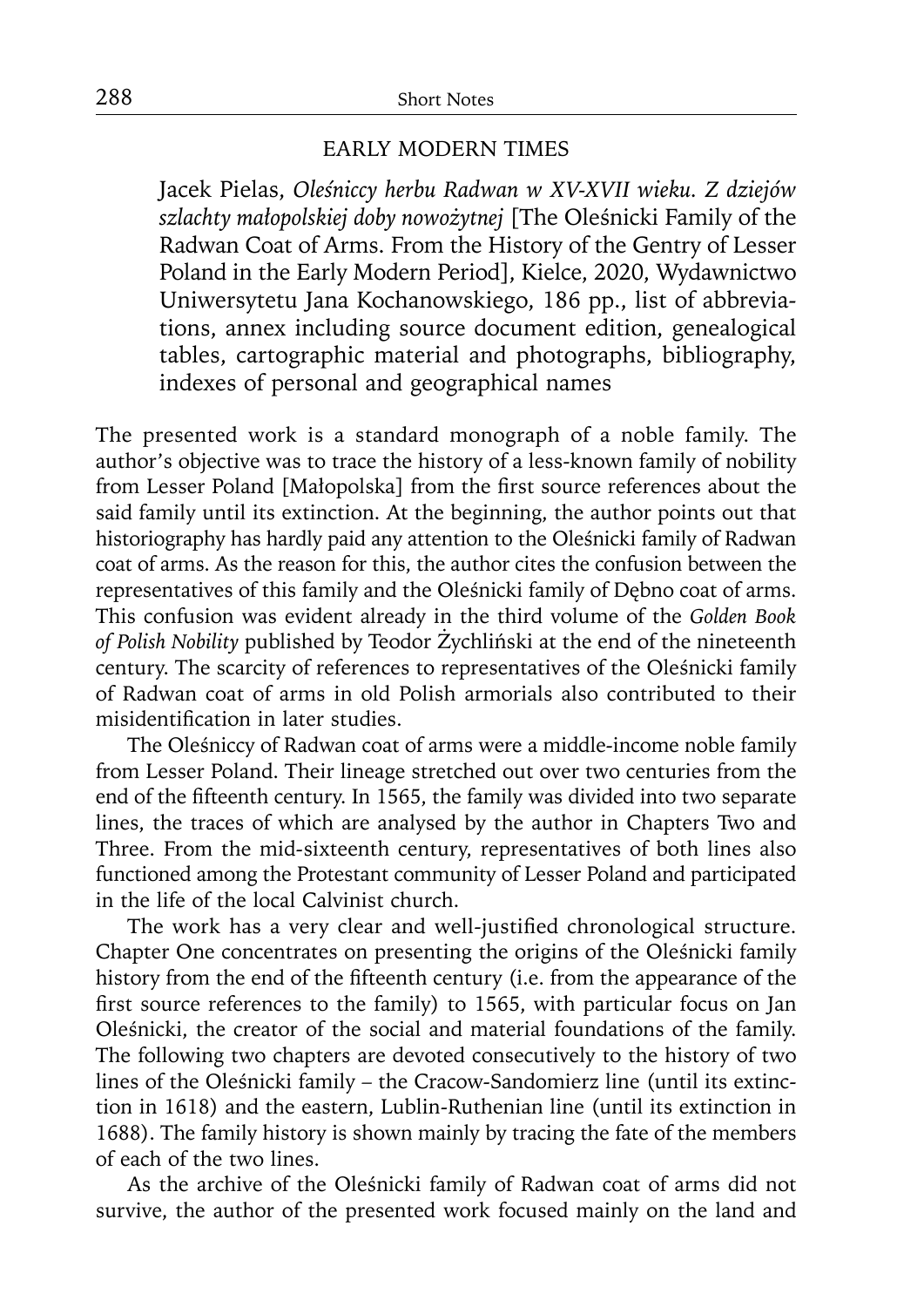estate registers of the Lesser Poland nobility, and also made use of published source materials such as, *inter alia*, records of Sejm [Diet] and sejmiki [dietines] sessions, tax sources, and other fiscal materials. The author's findings will certainly contribute to increasing knowledge useful for further research on the nobility of the Lesser Poland region, their careers as officials, and the activity of the noble local government. (*MJO*)

Piotr Miodunka, *Społeczność małych miast południowej Małopolski od końca XVI do końca XVIII wieku* [The Community of Small Towns in Southern Lesser Poland from the Late Sixteenth to the Late Eighteenth Century], Kraków, 2021, Towarzystwo Autorów i Wydawców Prac Naukowych 'Universitas', 553 pp., list of abbreviations, annexes, bibliography, lists of tables and diagrams, ills and list thereof, index of geographical names; series: Historia Życia

In this work on the history of urbanisation, the author aimed to adopt a broader perspective and go beyond the typical and limited monographic works on cities or towns and to fill a particular research gap in the study of smaller urban centres of the early modern era. The main objective was to verify the author's conviction about the incomplete state of urbanisation and his concerns about the alleged rural nature of smaller urban centres; and to examine the functioning and identity of their inhabitants in this respect, based on the example of southern Lesser Poland, mainly through the analysis of demographic structures. The work points out that urban studies are often conducted within the methodology of socio-economic history, and from this perspective, smaller towns are seen as economically backward and agricultural, based on which they are attributed a rural rather than an urban character and relegated to the margins of historical analysis.

The study concerns the smallest, least developed urban entities, although the author is well aware of the imprecise and conventional definition of the term 'small town' (he assumes the upper limit for a small town as 2,000 inhabitants). It examines in more detail the characteristics of three small towns – Pilzno, Przecław, and Wojnicz – for which an exceptionally large number of archival sources have survived. The author's findings lead to the conclusion that all three urban entities played the role of administrative and economic centres for the immediate vicinity.

The source base consists primarily of two types of preserved archival legacies: municipal books and other materials generated by municipal offices and institutions (currently stored in state archives), and parish metric books (stored in the parishes of their origin). To analyse the collected data, the author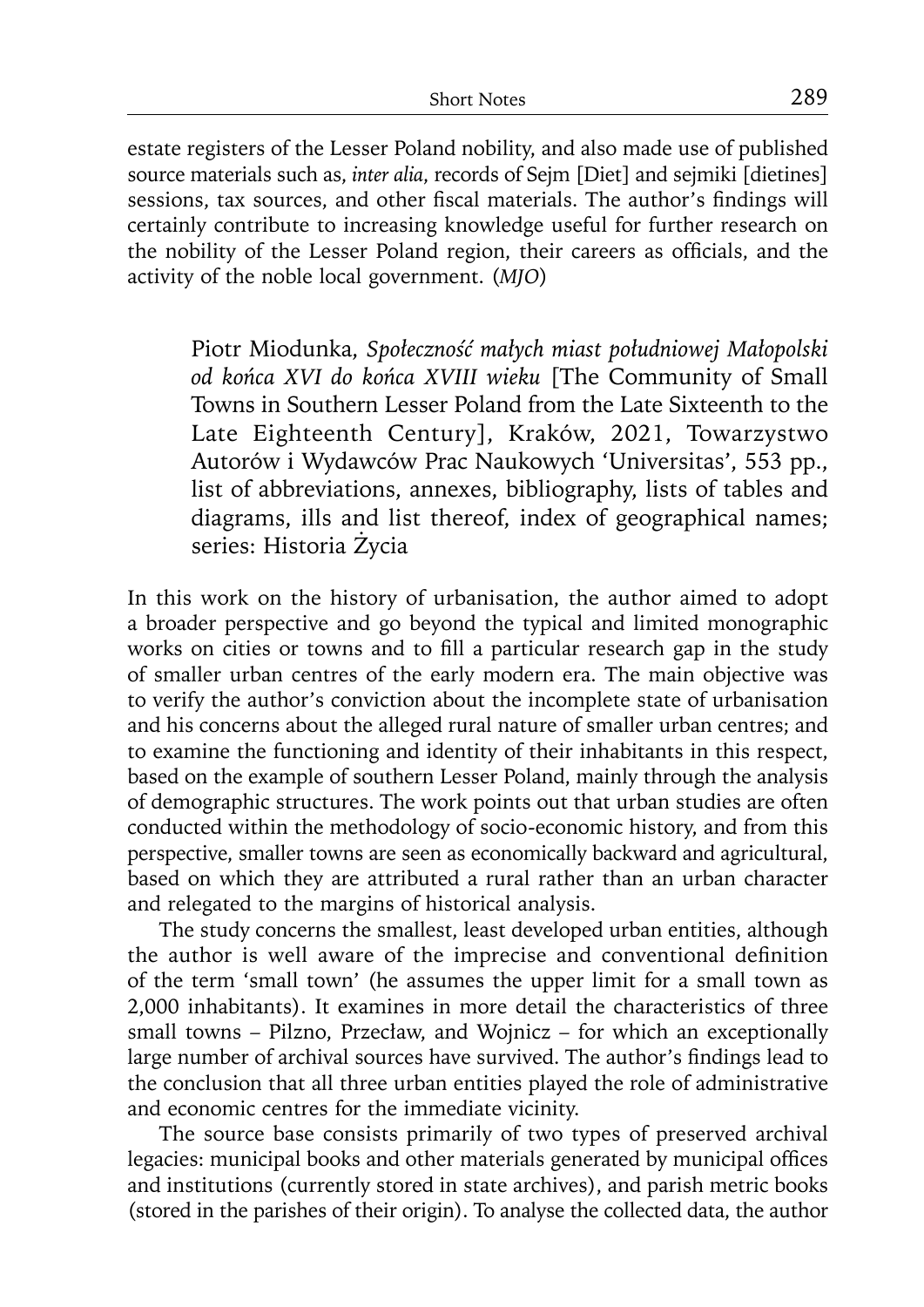used the statistical method (commonly adopted in historical demography) without, however, abandoning narrative accounts and sources. The author also created databases on the basis of each of the types of sources used in the study (collecting approximately 30,000 records concerning events and persons living in the towns under examination in the selected period).

The book is divided into three parts. The first part introduces the subject of the work – the profile of small towns and their influence on the countryside, together with demographic characteristics; the second part is devoted to social structure, i.e. the social stratification of the townspeople in terms of their material position and ways of earning a living (reconstruction of the occupational structure was one of the author's main objectives) and within the local power structures; and the third part is devoted to individuals – the history of a burgher family and an attempt to trace the life cycle of a small- -town citizen. It seems that one of the most important goals of the author was to revise the common belief about the agricultural character of the way the citizens of small towns made their living. And although he himself points out that his research requires further confirmation, it has already been established that there are no grounds to make such an assumption for many analysed centres, for the source data indicate instead that crafts were the main source of income for the inhabitants of such centres. The author concludes that smaller towns were indeed 'urban' in the full sense of the word, and their inhabitants were fully aware of their burgher status. (*MJO*)

Aleksandra Ziober, *Postawy elit Wielkiego Księstwa Litewskiego wobec elekcji Władysława IV Wazy i Michała Korybuta Wiśniowieckiego* [Attitudes of the Elites of the Grand Duchy of Lithuania towards the Elections of Ladislas IV Vasa and Michael I], Kraków, 2020, Wydawnictwo Księgarnia Akademicka, 332 pp., list of abbreviations, bibliography, English sum., index of personal names

The purpose of the discussed study is to analyse and compare the political and social attitudes of Lithuanian elites during two selected interregnum periods and their positions with respect to the elections of King Ladislas IV Vasa and King Michael I (Michał Korybut Wiśniowiecki). The author compares these two periods and the said elections, as each took place in a very different political atmosphere. In the case of King Ladislas IV, we can speak of a prepared election of a ruler who appeared to be an obvious successor to the Vasa dynasty. In contrast, in the case of the second, less apparent, election of Michał Korybut Wiśniowiecki, the election was quite unexpected and took place after a turbulent and devastating period of war, at a time of severe internal crisis and the abdication of the previous ruler. The decision to study the views of the Lithuanian nobility was also dictated by the strong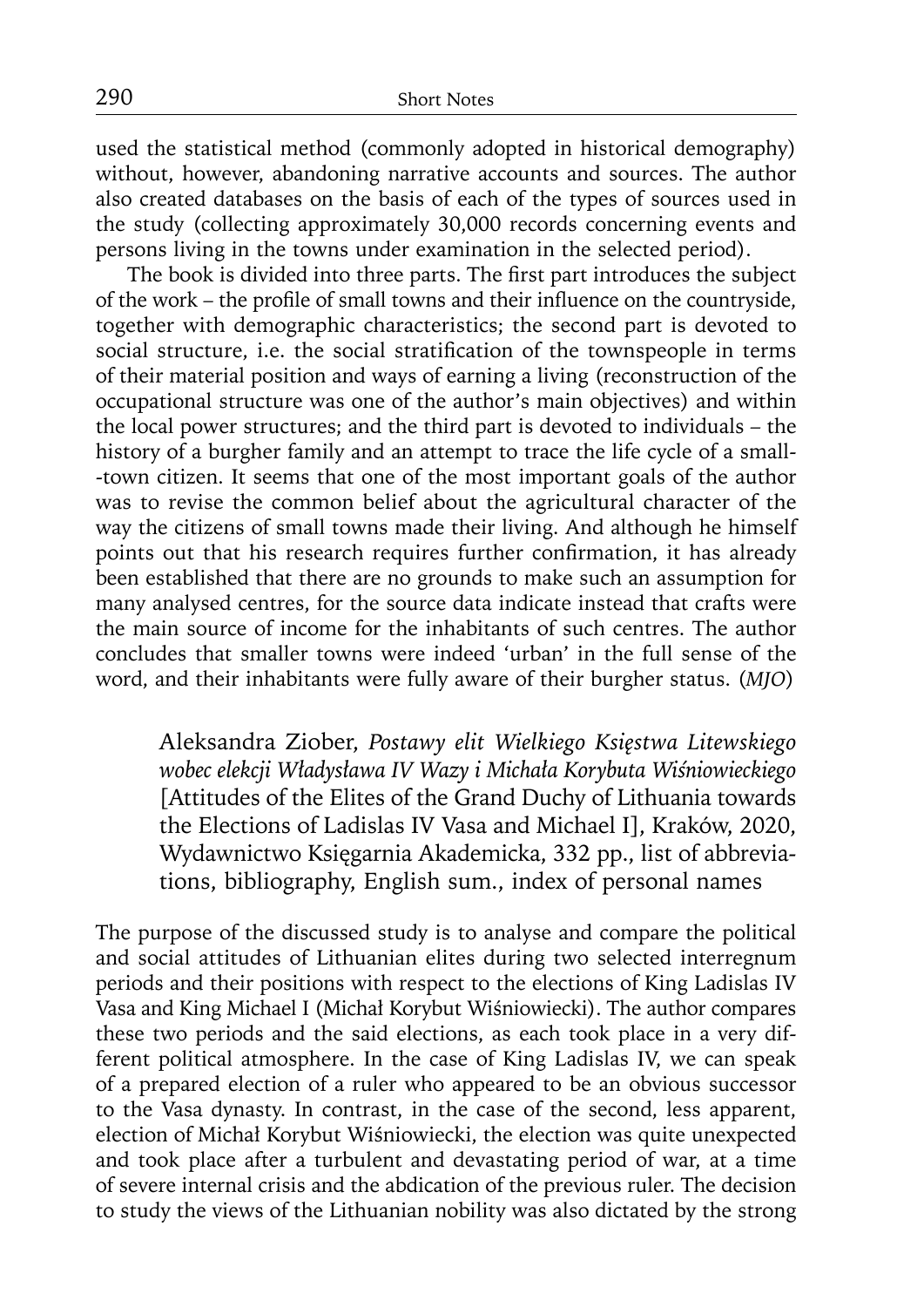and extensive clientele relations which had developed among them, as well as by the particular way in which the Grand Duchy of Lithuania functioned within the Polish-Lithuanian Commonwealth (related mainly to the fact that the King spent a considerable amount of time in the territory of the Polish Crown, mostly leaving the Lithuanian nobility and Grand Duchy to tend to themselves when it came to matters of land administration, etc.).

The main question posed in the presented book concerns how the Lithuanian nobility regarded each of these candidates for the throne, and why they decided to support (or not support) him, as well as how the prevailing attitudes of the nobility in the Polish-Lithuanian Commonwealth changed during the period that separated those two elections. The author chose to omit the election of John II Casimir in 1648 because of the short time which separated it from the election of Ladislas IV in 1632. The author concludes, in line with previous historians of this period, that there was a visible change in the attitudes of the magnates in the second half of the 17th century when, as the central power weakened, they made efforts to strengthen their position. The author claims that the chosen topic has not yet been fully explored in the previous literature, and the work presented here is intended to fill this gap in historiography.

The work has a problem-based structure and is divided into an introduction and four factual chapters, followed by a conclusion. Chapter One introduces the main subject of the study, where we can find the characteristics of the key research issues and terminological considerations. Chapter Two deals with the political activity of Lithuanian elites during the interregna preceding the elections of Ladislas IV and Michael I. It outlines the Lithuanian political scene on the eve of each interregnum and compares the two periods. Chapter Three is a study in social communication and is devoted to an analysis of the means which were used to influence and shape the views and attitudes of the nobility of the Grand Duchy of Lithuania. The last factual chapter is a kind of catalogue of the characteristics and expectations of a future ruler in the eyes of the Lithuanian elites.

The primary source for the study of the topic undertaken by the author is correspondence. Apart from that, however, various other source materials, such as Sejm and sejmiki documentation (instructions, speeches, diaries, etc.), political pamphlets, and other writings, were used. Library and archival queries were conducted in Poland and foreign institutions (e.g., Lithuania, Russia, Ukraine, France, Italy). The declaration in the introduction that no materials from Byelorussian institutions (out of so many stored there concerning the chosen periods and topic) were used in this presented study may be surprising insofar as the selection of sources for the study of the Grand Duchy of Lithuania in the selected period is concerned. (*MJO*)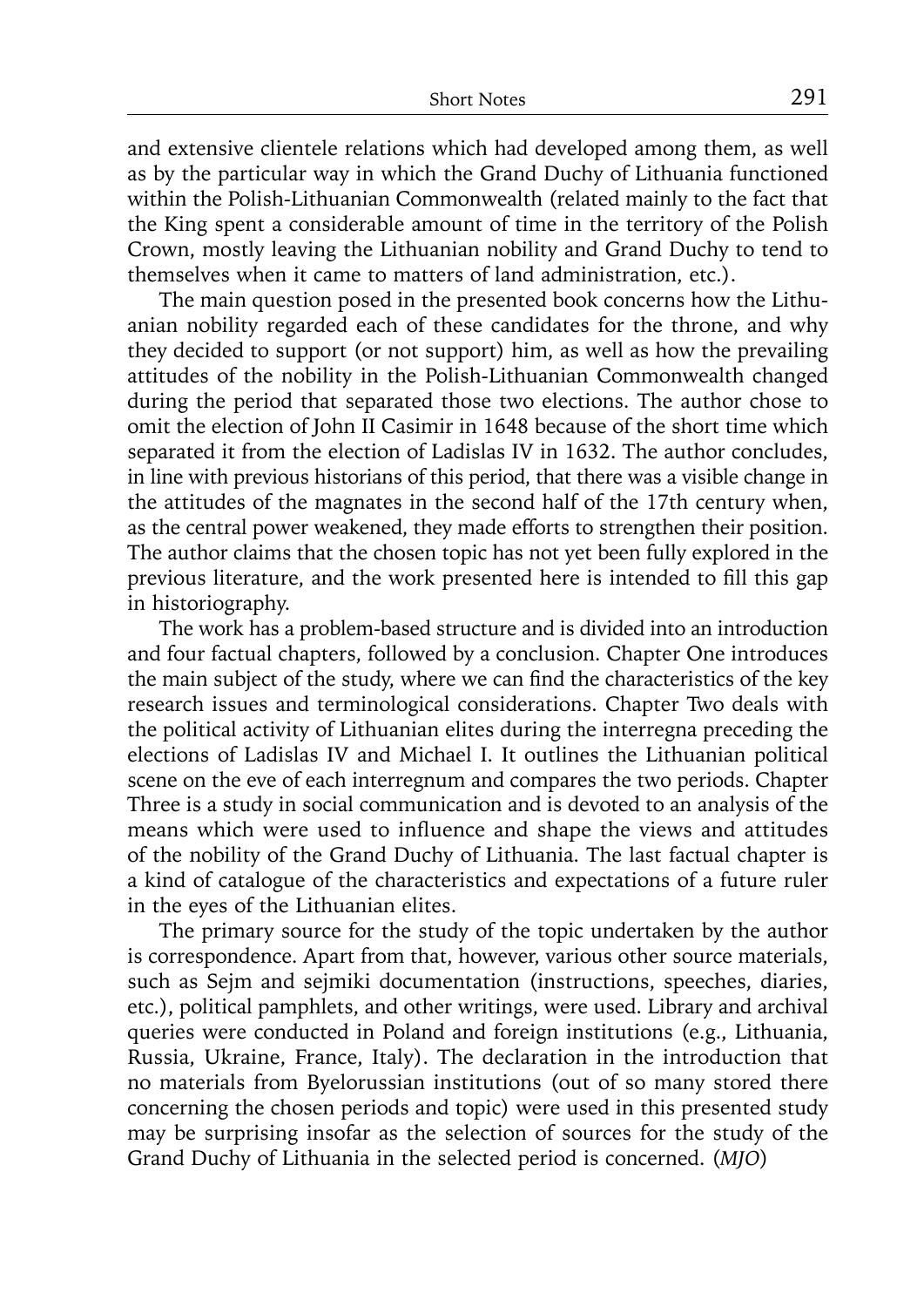Bożena Popiołek, *Dobrodziejki i klienci. Specyfi ka patronatu kobiecego i relacji klientalnych w czasach saskich* [Benefactresses and Clients. Female Patronage and Clientelism in Saxon Times], Warszawa, 2020, Muzeum Pałacu Króla Jana III w Wilanowie, 632 pp., ills, list of main archival abbreviations, bibliography, index of personal names, English sum.

This impressive single-volume work is part of a well-established field of research in Polish historiography on the phenomenon of clientelism, conceived as one of the basic mechanisms governing socio-political relations in the early modern period of the Polish-Lithuanian Commonwealth. In the eighteenth century, the phenomenon of clientelism was widely known and rooted in the society of the Commonwealth. The author's main area of research was female patronage and women's capacity to build their own clientele. Even though the issue of women's patronage and clientelism has been very rarely taken up by researchers or mentioned in historiography, women actively pursued their own political goals through patronage or supported the activities of their husbands and relatives as intermediaries and clients. Most frequently, the specific situation of women in these arrangements was that following the loss of a husband, widows had to, to ensure their security, either acquire a suitable clientele (if they wanted to keep their independence) or be forced to marry again.

The chronological scope of the study covers the end of the reign of John III Sobieski and the times of Augustus II the Strong Wettin. The author points to the important role of the court of Marie Casimire and John III Sobieski as a centre from which a considerable number of women – who played an important role as patrons in the later period – originated. Thus, the group of noble women under study is the generation born and educated in the second half of the seventeenth century, whose considerable public and economic activities took place in the first four decades of the eighteenth century.

Three chapters describe the characteristics of the analysed group of female patrons and the different forms of the female patronage and female clientele circles, based on the examples of seven female patrons as well as more general considerations on the female nobility court in the clientele system and the mechanisms of its functioning (based on three selected examples). The author used a wide and varied source base, and the comparative method adopted in work makes it possible to identify elements characteristic for the construction of a patronage circle and the establishment and maintenance of clientele relations. The book joins the efforts of historians in recent years to show that in the Saxon times, traditionally perceived as the era of the collapse of the Polish-Lithuanian Commonwealth, the first attempts at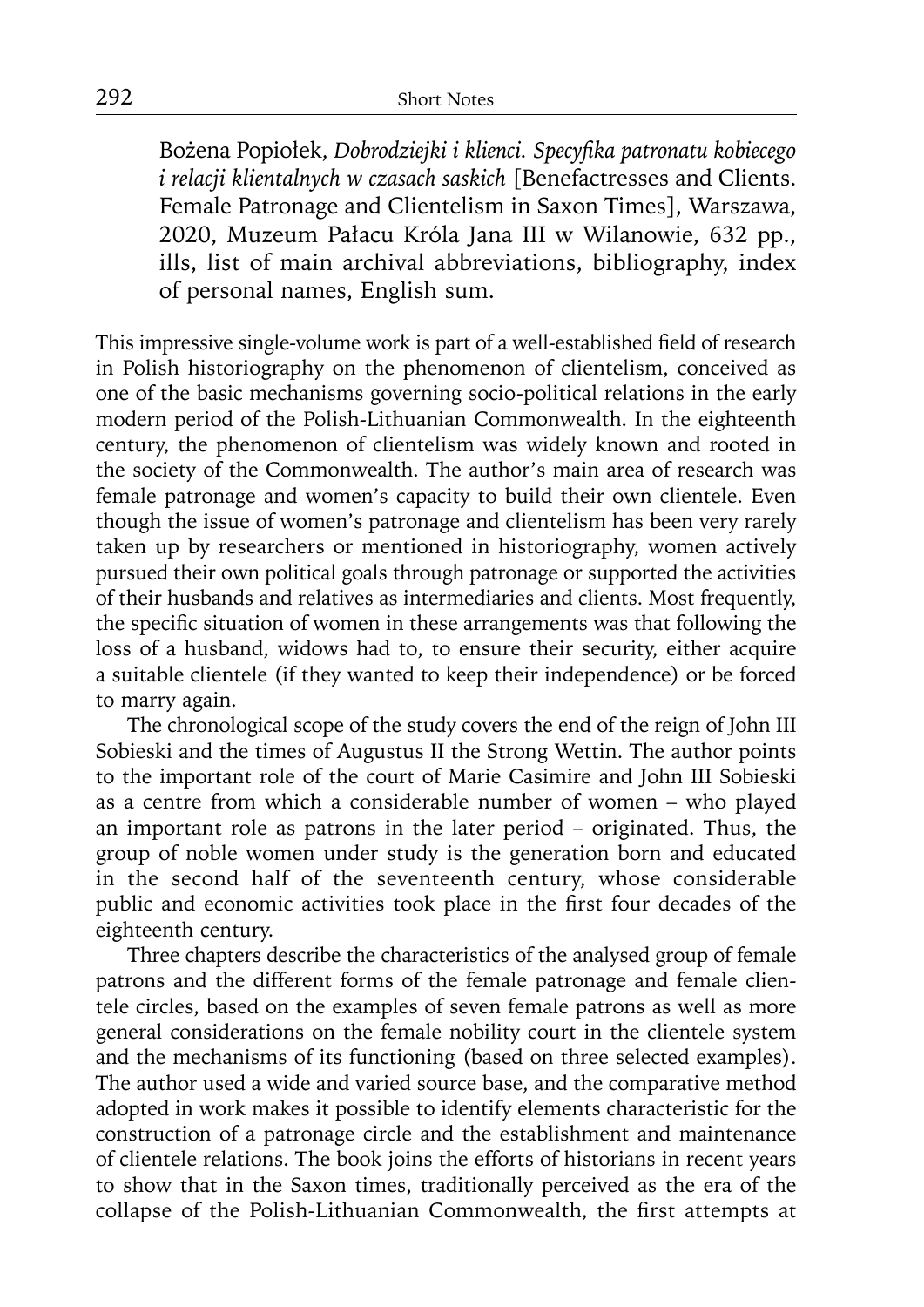the economic and cultural reconstruction of the country were made, and that women also took the initiative in these efforts.

In the book, the author demonstrates the active role of women and proposes an approach different from the traditional view of women as passive and powerless observers of socio-political life by showing a new role for them outside the family: a patroness creating her clientele. Of course, the opportunities available to women of noble origin in the seventeenth and eighteenth centuries should not be overestimated, and the legal restrictions, the inaccessibility of offices, and the strong dependence of women on male relatives and family should not be ignored. The author emphasises that although female patronage may have differed somewhat in character and in available opportunities from male patronage, both forms of patronage used the same mechanisms and activities to create and sustain a clientele circle. (*MJO*)

Urszula Kicińska, *W tym osieroconym stanie. Pozycja wdowy w społe czeństwie szlacheckim w Rzeczypospolitej (od schyłku XVII do połowy XVIII wieku)* [In This Orphaned State. The Position of the Widow in the Noble Society of the Commonwealth (from the late seventeenth until the mid-eighteenth century)], Kraków, 2020, Wydawnictwo Naukowe Uniwersytetu Pedagogicznego, 680 pp., list of main abbreviations, bibliography, English sum., index of personal names; series: Prace Monograficzne – Uniwersytet Pedagogiczny im. Komisji Edukacji Narodowej w Krakowie, 1001

The presented study is intended to fill a gap in historical research on the widow's position in early modern Polish-Lithuanian society, particularly in the late seventeenth and early eighteenth centuries. In her introduction, the author also signals other important research postulates connected with the subject under study, drawing particular attention to topics related primarily to the emotions which accompanied women after the loss of their husbands, noting that the experience of mourning and their relations with children should be more thoroughly explored in the future. The author's research focuses on a group of about 200 widows, mainly from the gentry, from which a group of about 50 of the most active magnate and noblewomen widows are distinguished. The aim is to create a group portrait of Polish-Lithuanian early modern noble widows who, despite their differences in wealth, shared common beliefs and values. The chronological scope (from the end of the seventeenth to the mid-eighteenth century) is determined by the years of the reign of the Wettin dynasty rulers: Augustus II the Strong and Augustus III (1697–1763).

The book has a problem-based structure, and its main part consists of five chapters, consecutively describing the legal and proprietary situation of widows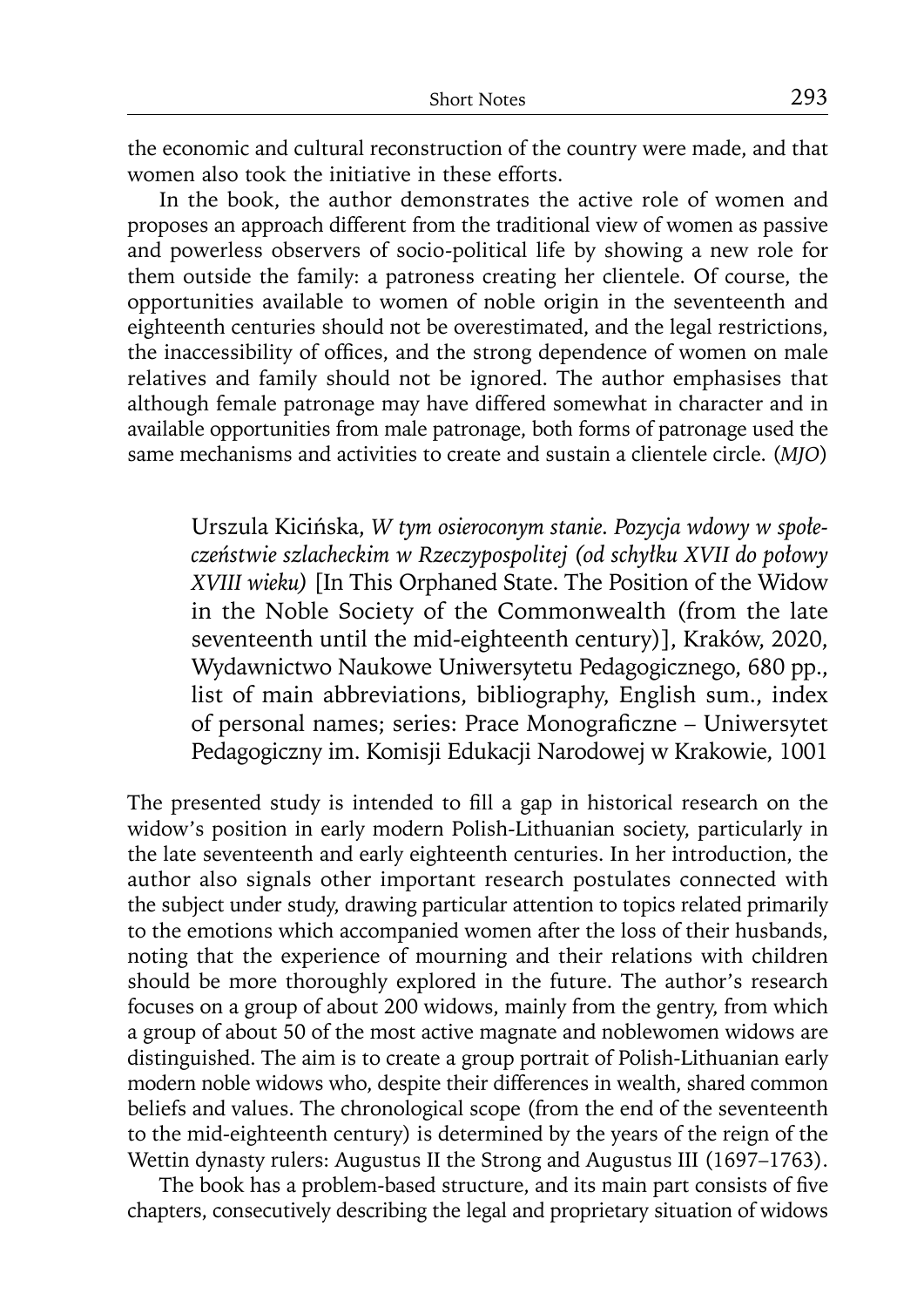in noble society in the early modern era; the position of the widow in the family and her relations with individual members after the death of her spouse (particular attention is paid to their relations with the children of the deceased husband from his previous relations); the economic activity of widows (primarily the administration of their deceased husband's estates); the public, social and cultural endeavours of widows (female patronage indicating the increased position of women in eighteenth-century society); and finally their religious life.

The author researched Polish and foreign archives (e.g. in Vilnius, Lviv, Kiev, Minsk, Dresden, and Berlin). The most important primary sources used in this work include ego-documents, such as correspondence, wills, diaries, etc., as well as normative acts. Secondary sources used include petitions, prayer books and other legal documents, especially those which protected a woman in the event of widowhood already at the time of entering into marriage, such as a prenuptial agreement and a so-called 'lifetime contract', i.e. mutual agreements between spouses under which a widow could manage inherited property for the rest of her life on condition that she did not marry again. The author draws attention to the fact that in the early modern period, already at the stage of planning a marriage, noble wives-to-be were well secured legally by both their parents and future husbands, which later gave them a high social position and economic freedom. As a result, widows often chose not to marry again, which would have meant restrictions on their social and family roles. Instead, they focused on their role in raising and caring for children and engaging in patronage, educational, and charitable activities. One of the study's conclusions is that widowhood changed a woman's position in society and restored her almost total legal capacity and social responsibility. (*MJO*)

#### NINETEENTH CENTURY

Jarosław Kita and Maria Korybut-Marciniak (eds), *Kariera w optyce prywatności* [Career and Privacy], Łódź–Olsztyn, 2020, Wydawnictwo Uniwersytetu Łódzkiego, 364 pp., selected bibliography; series: Życie prywatne Polaków w XIX wieku, 9

The present volume is the ninth in the series 'Życie prywatne Polaków w XIX wieku' [The Private Life of Poles in the Nineteenth Century] published by the University of Łódź Press and co-edited by Jarosław Kita, a distinguished social historian. As in the previous volumes, the approach this book represents is dominated by the biographical perspective. A collection of biographical sketches concerning both a number of celebrities and some largely forgotten individuals, is supposed to represent a broader social picture. This picture, however, is virtually limited to the members of the upper classes: artists and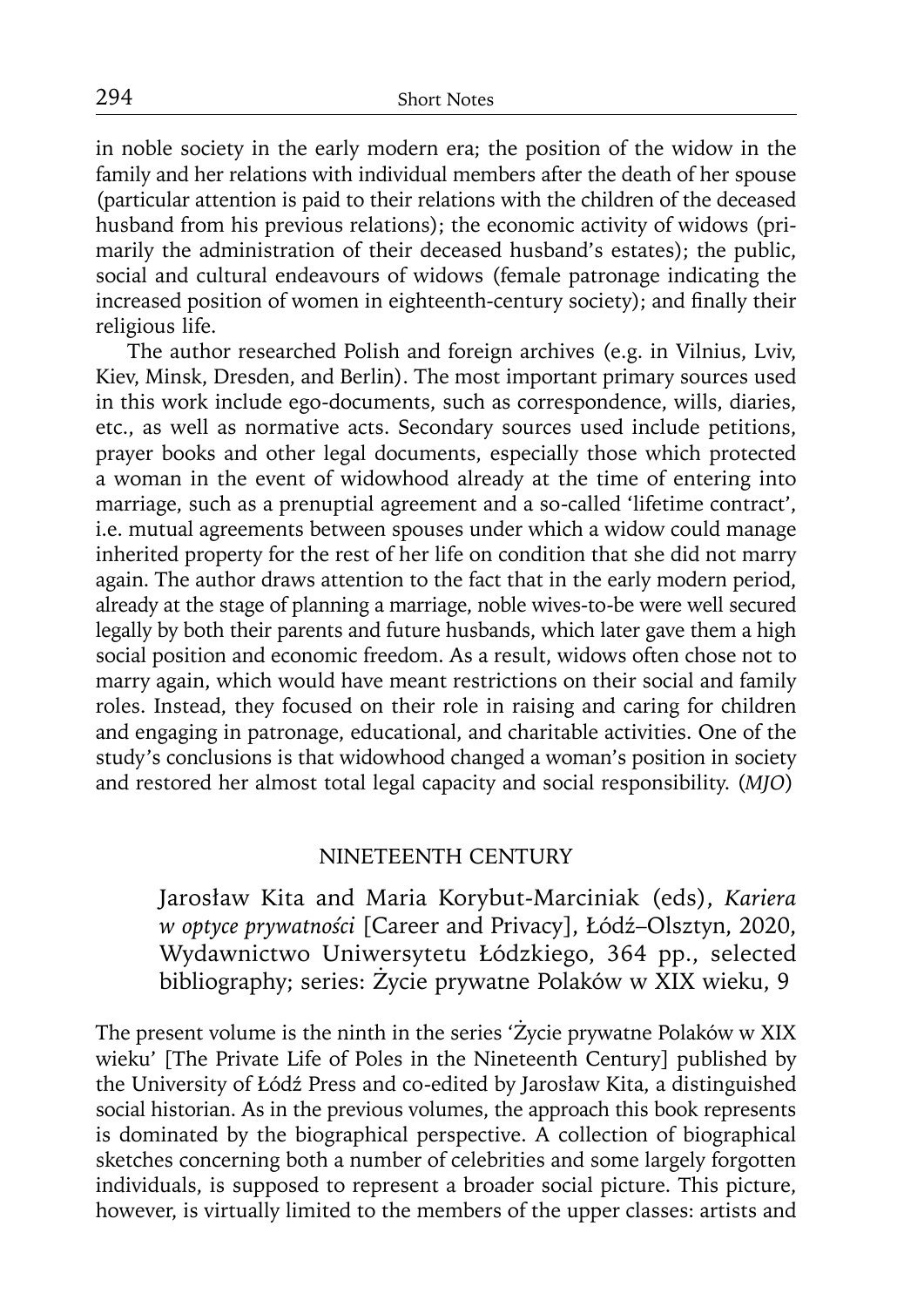intellectuals, military officers and state officials, doctors and other members of the intelligentsia, including some of the most humble members of this group. Notably, the biographies of women are emphasised.

The book consists of nineteen individually authored studies, based on memoirs, letters, and local archival sources. Three of the studies escape the biographical pattern: one concerns the Polish officers as clients of the notaries of Lublin and Zamość in 1810–14; one analyses the career perspectives and paths in the Polish Kingdom in the late nineteenth and early twentieth centuries; one discusses the early years of the Zakopane mountain resort as a meeting and recreational destination of the Polish intelligentsia. One of the studies is a group portrait of three eminent female representatives of the Polish intellectual elite – Maria Skłodowska (better known as Marie Curie), Eliza Orzeszkowa, and Maria Szymanowska – a portrait that focuses on the ways women of the second half of the century combined their careers with their domestic and family obligations. Among other studies devoted to women, the one regarding the career of Karolina Kocięcka deserves attention – the protagonist, largely forgotten, was a pioneer sportswoman and champion cyclist of the Russian Empire in the last decade of the nineteenth and the first decade of the twentieth centuries. Another interestingly reconstructs the life and the worldview of the wife of a provincial official in the north-western region of the Empire. One more concerns the career of a pioneer female doctor Teodora Krajewska, who obtained the position of a government-hired doctor in the Austrian-occupied Sarajevo, in Bosnia, in 1893. Krajewska owed her position to the recognition of the local population's prejudice against the treatment of Muslim women by male doctors. The other studies regard men: in particular, the essays concerning the once-popular artists such as singers, whose names quickly fell into oblivion, seem interesting.

Clearly, the concept of the private life advocated by the authors of the volume, and indeed the series, is as inspiring as it is questionable for the nineteenth-century realities. In most cases discussed in the book, the distinction between the private concerns related to family, home, and love, and the professional, was fluid – and what the book emphasises is actually the latter. (*AK*)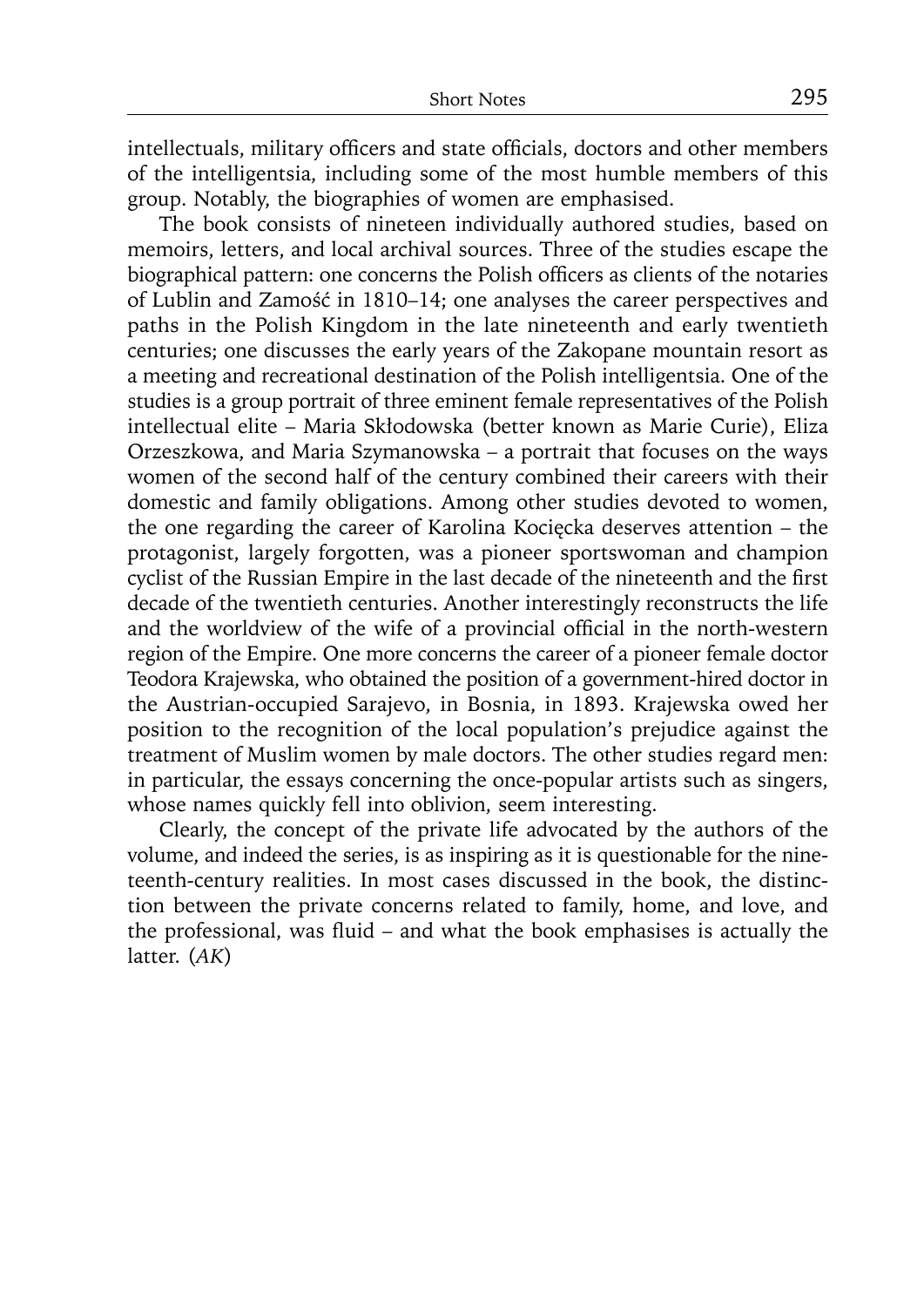Monika Bednarczuk, Katarzyna Filutowska, Marta Kopij-Weiß, and Mirja Lecke, *Kulturtransfer in der Provinz. Wilna als Ort deutscher Kultur und Wissenschaft (1803–1832)*, ed. by Monika Bednarczuk, Wiesbaden, 2020, Harrassowitz Verlag, VI, 251 pp., bibliography, index

The study presents the outcome of a pioneering project on the 'Transfer of ideas – mobility – change: German culture and science in Wilno', pursued at the Ruhr University Bochum. In the introductory section, the authors – including Monika Bednarczuk, author of several valuable studies on Polish nationalism – describe their methodological approach. The dissertation takes advantage of the intercultural transfer concept developed by Michel Espagne and Michael Werner as well as the studies and findings of the Palestinian scholar Edward Said. The research and scholarly output of German sociologist Dieter Henrich is also generously referred to.

Selected aspects and facets of Polish-German academic and cultural transfer are described, beginning with 1803, the date the (Polish) University of Wilno was renamed as the Imperial University of Vilna [the latter being the Russianised spelling], under Tsar Alexander I. As is known from the literature, while initially contacts with France – pre- and post-revolutionary, primarily Napoleonic – were crucial, German culture gained in importance since the early years of the nineteenth century. As suggestively shown in this study, the University became a key centre of transfers from the German cultural area; moreover, herds of students from Wilno/Vilna started to attend German universities. The four essays in the study analyse the spaces between the personal, spatial, and conceptual levels, so-called mediators (using M. Werner's theoretical concept), between ideas, places/sites, media, and practices, as well as reciprocal penetration of diverse levels in culture and society.

As argued by the authors – basically, Bednarczuk and Kopij-Weiß – the cultural transfer was fostered by the fact that the principal decision-makers of that time considered an exchange of ideas with Western Europe to be an indispensable condition for social and scientific progress; to enable it, they provided funds to cover travel expenses, cost of purchase of books, etc. A vital element of this policy was the provision of grants for gifted students and research scholars. The process was, however, interrupted by political action: in the mid-1820s, the Russian authorities perceived the transfers as a means of imports of student unrest, whilst the Germans saw in the students from the East agents of dangerous political trends. From 1823 onwards, study visits to German universities were restricted, if not completely banned. The authors demonstrate that this process gave rise to disturbances that pestered the whole region's social life for some fifty years afterwards. It should be hoped that this original and innovative study, with its extensive catalogue of research queries, will inspire more transnational studies. (*GK*)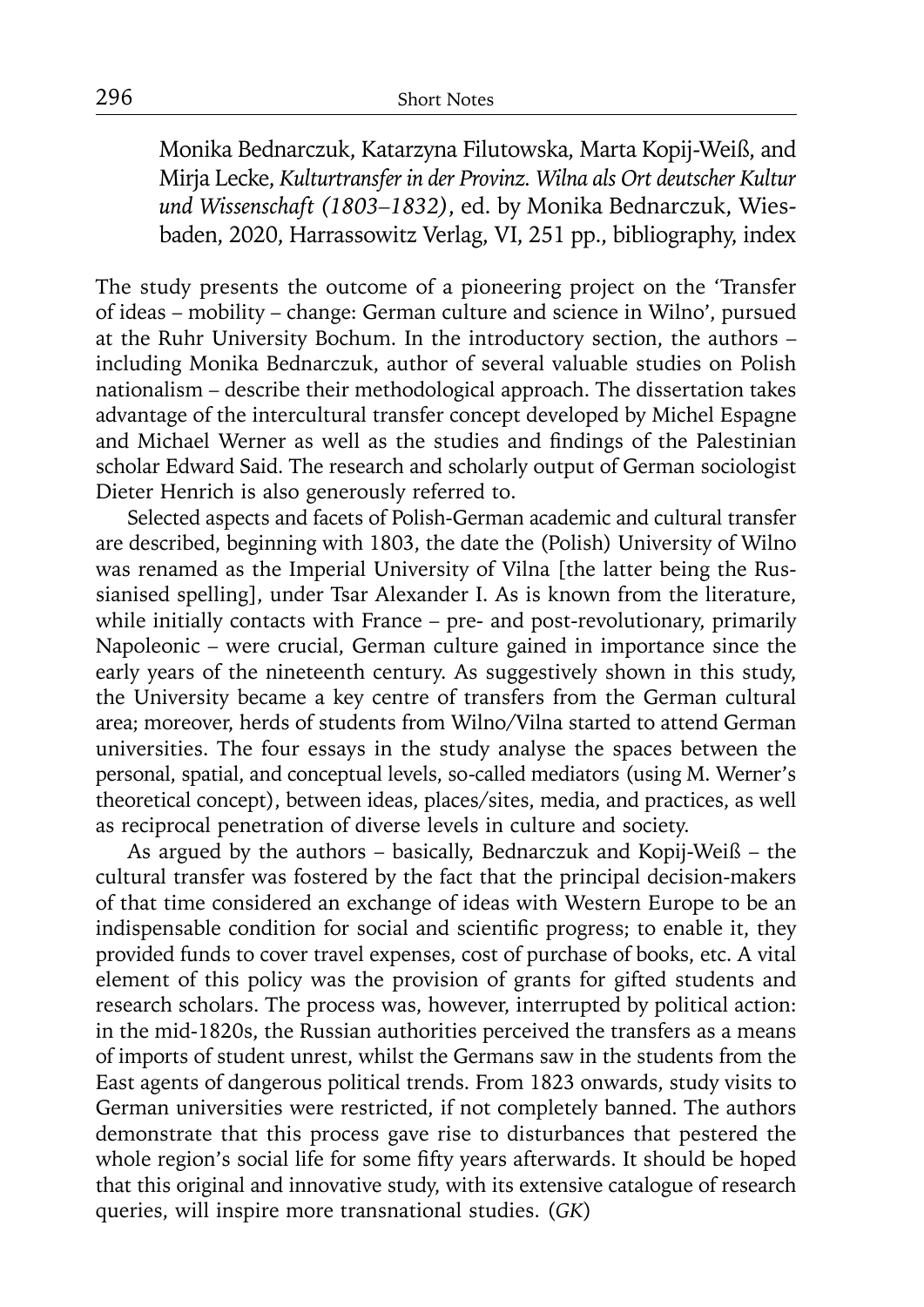Jakub Grudniewski, *Pruska elita władzy na Górnym Śląsku 1871*– *1918* [The Prussian Political Elites in Upper Silesia, 1871–1918], Katowice, 2020, Wydawnictwo Uniwersytetu Śląskiego, 512 pp., index of personal names, annexes, bibliography, English and German sum.

The book by Jakub Grudniewski is a monograph on the Prussian political elite in Upper Silesia as a social group, it is a comprehensive prosopographic study. It focuses on the regents of the Opole (Oppeln) Regency – an administrative district within the province of Silesia, covering the territories of today Upper Silesia, the mayors of major cities, and the *Landrats* (heads of the basic administrative units, the *Kreise*) of this region. The group under consideration consisted of slightly more than 100 people, carefully listed in one of the indexes at the end of the book.

Chapter One ultimately focuses on the period before 1871 (or, more precisely, 1872 – the year of the administrative reform which gave Silesia the shape it kept until the end of the German Empire). It presents the region's evolution from its conquest by Prussia in 1740, the administrative arrangements of the early nineteenth century, and the subsequent discussions considering the planned reforms, particularly the controversies between the liberals and conservatives within the Prussian bureaucracy.

Chapter Two presents a broad picture of the Upper Silesian upper bureaucracy as a social group: it discusses their social origins, education, participation in student and political associations, military service, career paths, and distinctions. The author emphasises that the majority of these men (roughly 76 per cent) came from other regions of the Empire, and just about half of them were Catholics: they were strangers to the area and remained so despite having performed years of service in Silesia. However, most of them were members of the pro-government political parties and organisations. As a result of Upper Silesia being a border region, inhabited mostly by the Polish-speaking population, and undergoing rapid and massive industrialisation, it was considered as a challenge for the officials from other regions of Germany: a problematic part where people who had been unwanted by their superiors were sent, and an opportunity for the ambitious ones to demonstrate their skills in the service for the Emperor.

Chapter Three discusses the officials' activities in the processes of modernisation and industrialisation of the region; it became the second mining centre of the Empire in the period in question, rapidly changing from a rural province to an urban hub. The chapter includes negotiations with the authorities in Berlin, with local entrepreneurs, deputies to the local assemblies, and unionists, the efforts for construction of the modern infrastructure and, of course, for funds.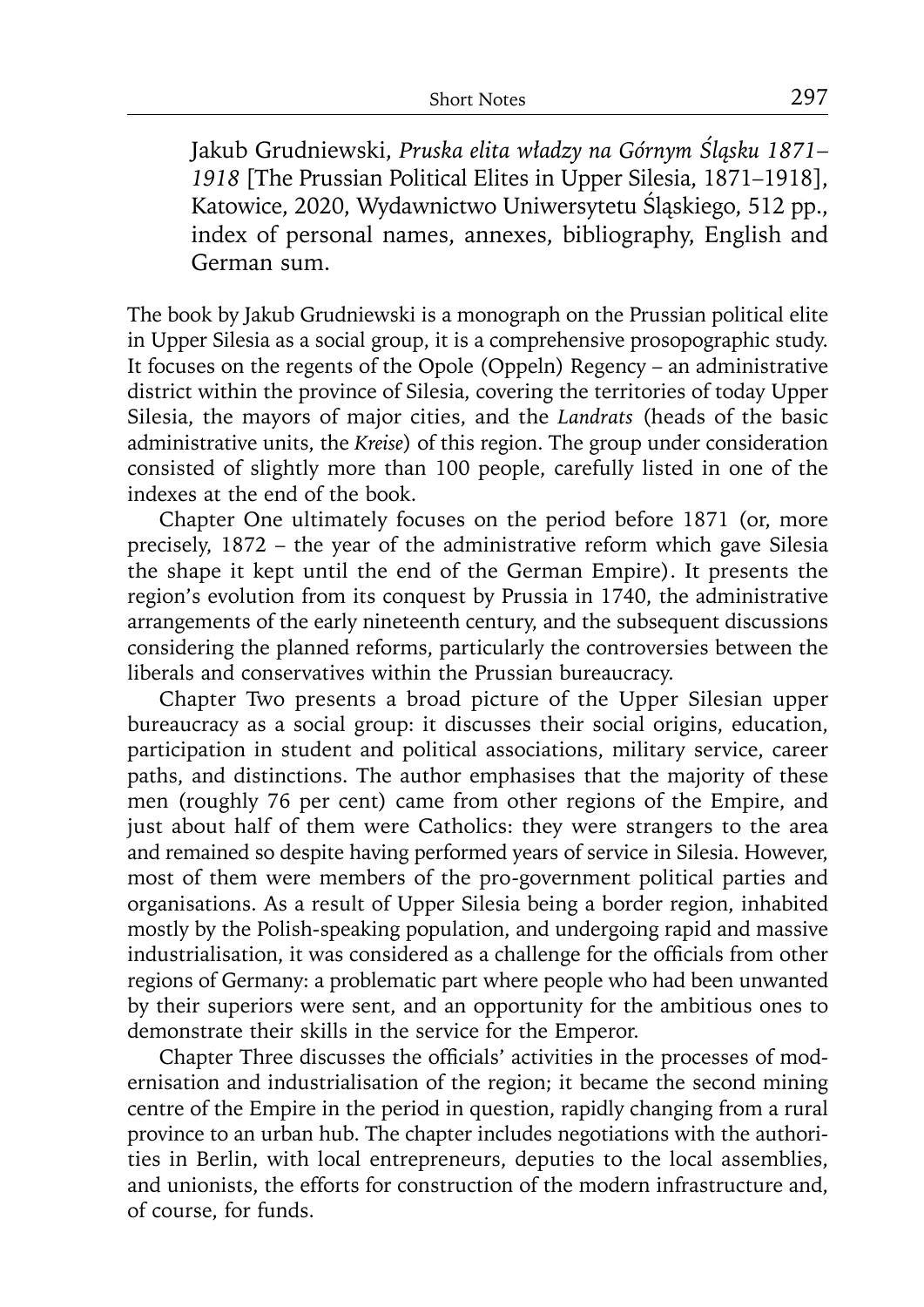Chapter Four concerns the two major political issues that the governing elite of Upper Silesia had to face – religion and nationality. The province's overwhelmingly Catholic and predominantly Polish character made it a troublemaker from the Berlin point of view, particularly in the *Kulturkampf* period, crowned with the 1887 introduction of the new, more opportunistic archbishop of Wrocław (Breslau). Dominated by the Catholic Centre party and the Polish nationalists, Upper Silesia remained 'suspicious' from the perspective of the subsequent governments and their representatives, who supervised and manipulated the elections in the region.

The book is based on an impressive collection of evidence from the local archives, as well as the national ones in Berlin. It is informative, transparent, coherently constructed, and should certainly remain an unchallenged source of information for other scholars of the period for many years. (*AK*)

#### INTERWAR PERIOD

Klaus Richter, *Fragmentation in East Central Europe. Poland and the Baltics, 1915–1929*, Oxford, 2020, Oxford University Press, 368 pp., ills, maps, index

The German scholar Klaus Richter, author of several studies in the history of Lithuania, with a focus on the history of Jews and anti-Semitism in the Baltic region, associated for years with the University of Edinburgh, is dealing in his new book with the problem of interactions between national sovereignty and fragmentation during the First World War and the first post-war decade. He explores the continuities and discontinuities on several levels – economic, social, political, and diplomatic, in Poland, Estonia, Latvia, and Lithuania – which are not often juxtaposed as a group. The key assumption is that the Great War and the first post-war years created completely novel conditions for the functioning of the entire region, the primary one being a fundamental demographic change (only too often escaping the scholars' attention).

As Richter demonstrates, the new succession states followed the logic of developments and occurrences, trends and institutions inherited after their former imperial hegemons. Rejected, or rather neglected in their aspirations by the international system established by the League of Nations, these countries fervently turned toward statism and statist-mindedness and, thereafter, authoritarian dictatorships.

As if independently of one another, each of these states discovered for itself that the state was, and was supposed to be, the central organising principle. Small and medium nations capable of surviving were expected, in the first place, to invest in their organisational structures. Richter calls this view 'state socialism' and derives the principle from Walther Rathenau,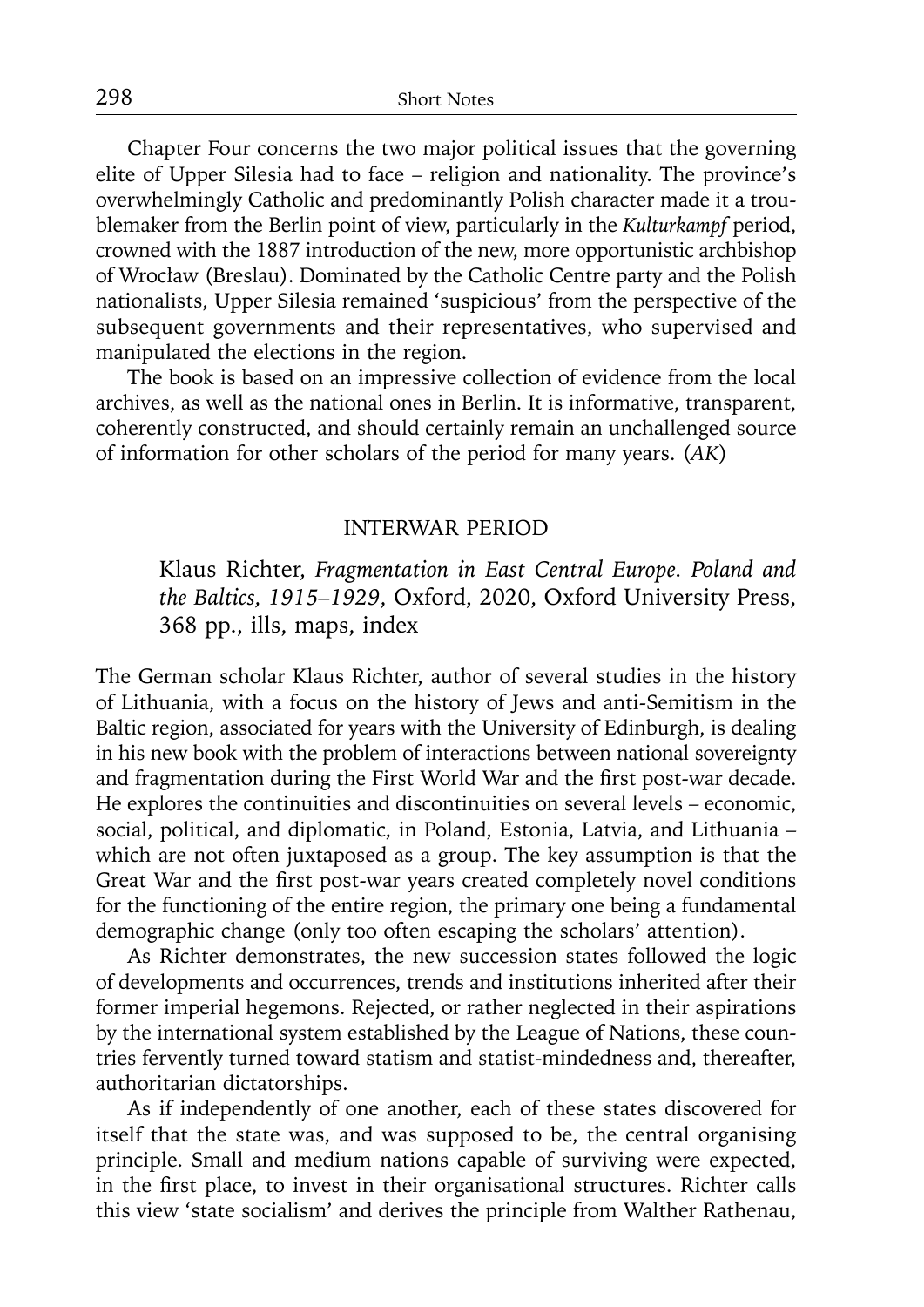German businessman and economic politician in the war years and, later on, an outstanding diplomat of the Weimar Republic, who got killed by rightist hit squads.

It is now pretty obvious to anyone interested in the period concerned that the German occupation of 1915–18 left a lasting imprint on the reviving states. Richter goes even further as he shows that also the German military management model, the *Ober-Ost*, with its far-fetched control over the aspects of economic, social, and political life, ploughed the length and breadth of the region, contributing to the antagonising effect on ethnic groups and, significantly, elaborating diverse society management models, which were later eagerly taken up by local elites, irrespective of their ideological choices. Leaving aside a number of the author's detailed findings, original observations, and analyses of the period's literature (in many languages), let us observe that along with presenting the tracks of thinking on the time and region, the author incites the formulation of a new research query catalogue.

Richter supports his argument with a rich, versatile, and comprehensive inquiry and research, encompassing as many as seventeen archives in the region, systematic visits to libraries and archives in Germany and Britain, and use of a total of eighty-three period newspapers and magazines. His study, original and innovative in several aspects, will hopefully be of interest not only to specialists and a source of scholarly inspiration. (*GK*)

Zbigniew Girzyński, Jarosław Kłaczkow, Tomasz Łaszkiewicz, and Przemysław Olstowski (eds), *"Zanim zbudowano Gdynię…": wpływ odrodzenia państwa w 1918 roku na procesy modernizacyjne ziem polskich* [Before Gdynia Was Built: How Poland's Revival in 1918 Influenced Modernisation Processes in Its Territory], Toruń, 2020, Wydawnictwo Adam Marszałek, 361 pp., ills, index of persons; series: O Niepodległą i jej trwanie

The book is a collection of texts by some leading researchers specialising in interwar Poland, describing the beginnings of the revived country and state, its institutions and curiosities. The volume includes essays by: Anna Tarnowska – on the law and its unification in the Second Republic; Janusz Mierzwa – on modernisation of the state administration in the early years of the revived Poland; Aleksander Smoliński – on the Polish Army between October 1918 and March 1919; Wojciech Mazur – on the French Military Mission to Poland in 1919–22; Tomasz Kawski – on the Jewish community and its strategies in the new state; Tomasz Krzemiński – on the social peasant movement in Pomerania; Joanna Dufrat – on the role of the country's revival in the emancipation of women; Mateusz Hübner – on the forms of sponsoring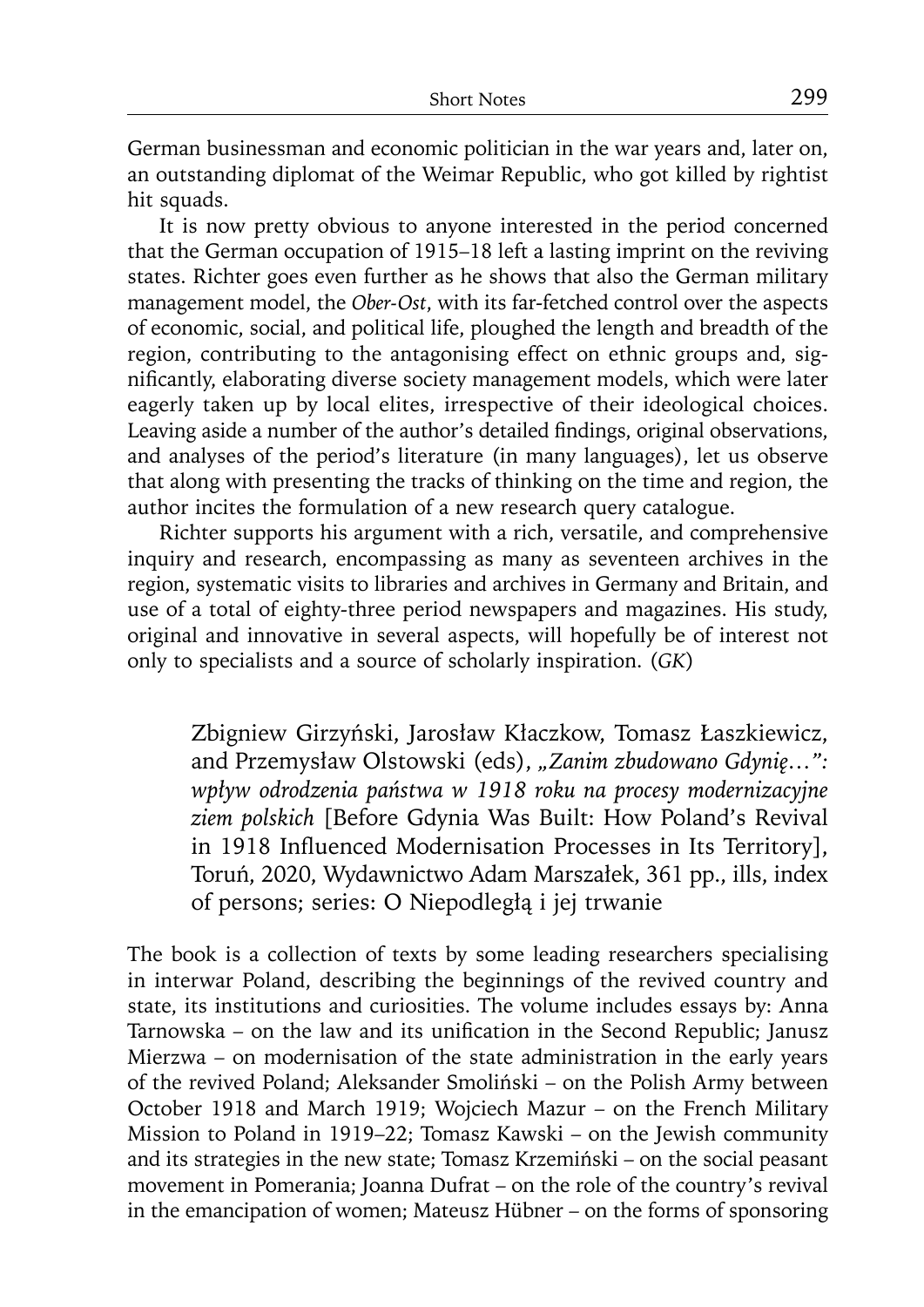of Polish culture before the establishment of the central National Culture Fund; Piotr Cichoracki – on the north-eastern voivodeships on the verge of the country's independence. There are, moreover, two essays on the Voivodeship of Kielce: Elżbieta Słabińska's on the local economy and Edyta Majcher-Ociesa's on the industry in Kielce land in 1918–26. The anthology is rounded off with Zbigniew Zyglewski's contribution on the Silesia–Baltic waterway (1919–26).

While the book has been produced as a final result of an anniversary scientific conference held at the Nicolaus Copernicus University in Toruń on 6–7 December 2018, it well and reliably renders the dominant subjects and motifs as well as the most recent trends among Polish scholars researching into the *interbellum* period, marked, *inter alia*, by disputes shifting from political history towards social and economic history. The essays are preceded by an introductory section by Przemysław Olstowski, a historian affiliated to the Tadeusz Manteuffel Institute of History, Polish Academy of Sciences and the academia institutions of Toruń, entitled 'Poland on the threshold of regained statehood: the independent country as a modernisation challenge', offering a methodological introduction to the texts contributed by the co-authors. Worth taking note of and reading in depth, they are primarily targeted at experts in the field. (*GK*)

# Ralph Schattkowsky, *Osteuropaforschung in Polen 1918–1939*, Wiesbaden, 2019, Harrassowitz Verlag, XII, 342 pp., bibliography, index

This dissertation is by Ralph Schattkowsky who in 2001 joined the staff of the Nicolaus Copernicus University in Toruń, dealing with East European studies in the Second Republic of Poland. The publication fits in the broad trend of transnational studies, which has recently gained considerable popularity in Western historiographies. The author directly refers to the research field that links the German *Ostforschung* research current with the Polish current of 'Western studies' in the interwar period. The author's focus is the relations between science and politics, consideration of the influence of East European studies on the elaboration of a dedicated Polish Eastern policy. Schattkowsky's assumption is that those two 'subsystems' in Polish society were strictly interrelated and points to the Polish humanists' and social scholars' involvement in approaching sciences as a national 'task'. He moreover assumes that science's entry into politics ensued not only from the academia's sharing the 'national' discourse but was also a practical requirement of the time, based on the specific conditions in which the academic environment emerged – on the spot, in a sense.

There are five chapters and an introduction; the core section analyses the major institutions dealing with studies on Eastern Europe and Russia. A separate chapter deals with the position of Eastern Europe in the Second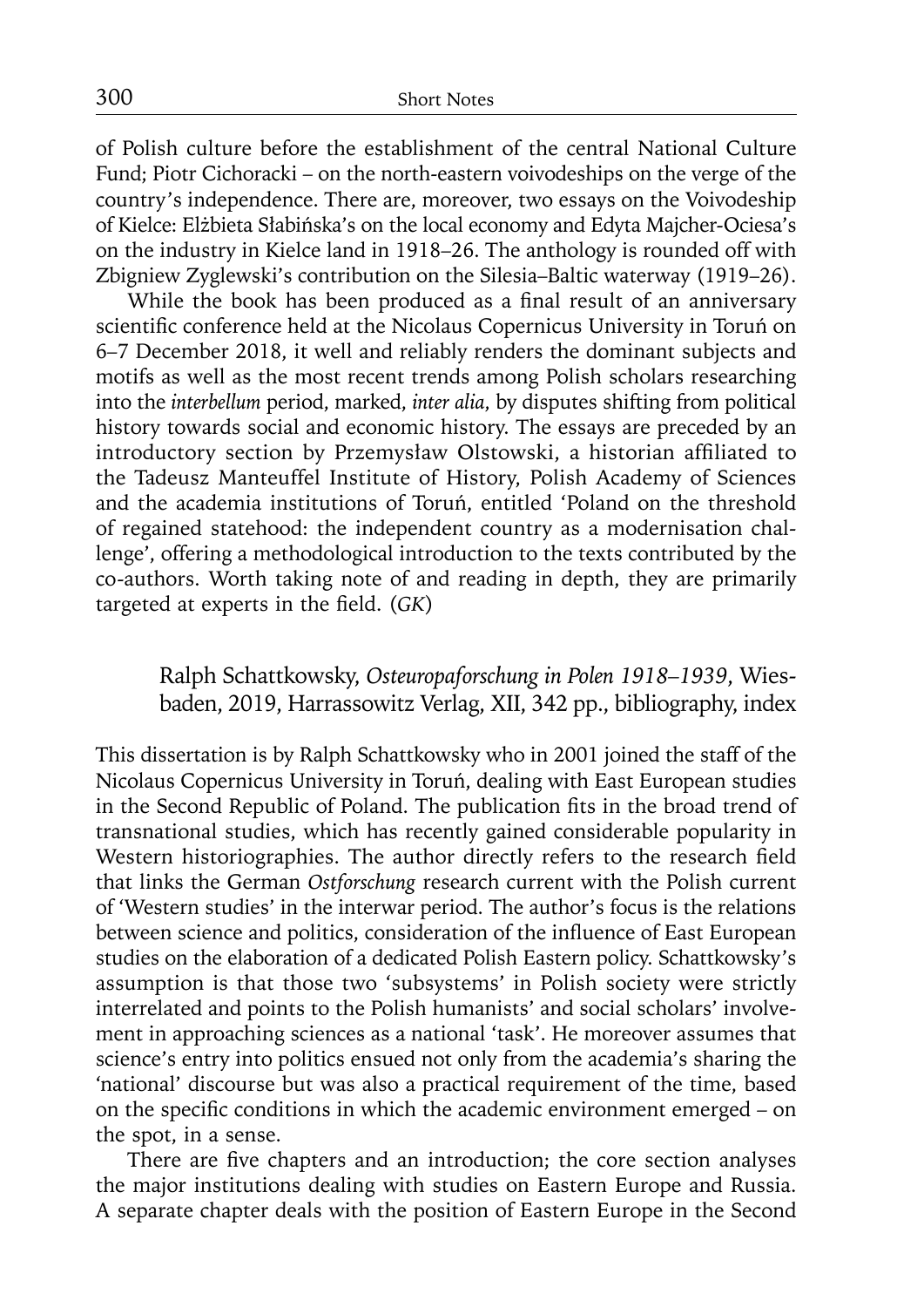Republic's political discourse and with the role of three influential researchers of the Polish academia – the historians Oskar Halecki and Feliks Koneczny, and the Slavic scholar and philosopher Marian Zdziechowski in the academic institutions of Warsaw, Cracow, and Wilno/Vilnius. Discussed is also the research conducted in off-university centres (to complement the main picture).

As if in opposition to Polish historiography, Schattkowsky tries to show how much the diverse and numerous academicians from opposing camps (mainly, those sympathising with the Piłsudski camp versus the followers of National Democracy) had in fact in common. For instance, they shared the opinion that the region was governed by virtually irremovable antagonistic laws. All were involved, to a smaller or larger degree, in the state's engagement in favour of independence strivings of non-Russian ethnicities. Schattkowsky, moreover, is of the opinion that the differences between the Piłsudskiite camp and the National Democrats were not insuperable, including at the very beginning.

Although in a creative and, definitely, inspiring way does this study highlight a certain asymmetry in the development of 'neighbour regions' research in Poland as compared to Germany, the argument at times lacks an interpretive horizon and a theoretical framework that would go beyond the context of Polish national history. Such a perspective may prove all the more annoying that in recent years, a number of scholars – Schattkowsky among them – have pointed out that the Polish humanities and social sciences, despite their dependence on internal politics, were strongly networked in the international arena. Altogether, this valuable study should appeal to the scholars dealing with the Second Republic; other researchers can find there a considerable amount of illustrative material of use in transnational studies in the region concerned. (*GK*)

Dietmar Müller*, Bodeneigentum und Nation. Rumänien, Jugoslawien und Polen im europäischen Vergleich, 1918–1948*, Göttingen, 2020, Wallstein Verlag, 479 pp.; series: Moderne europäische Geschichte, 17

The book by Dietmar Müller, a researcher at the Leipzig University, an outstanding scholar focusing on Eastern and Southern Europe, is a comparative and interdisciplinary East European history of ownership of rural lands in Poland, Yugoslavia, and Romania in the years 1918–48. It should undoubtedly draw scholars' attention specialising in the region since it shows and analyses the diverse and changing features, meanings, and social functions of rural land ownership. Based on the agrarian reforms in the three East Central and South Eastern European countries, demonstrated is the significance and heritage of the interwar period for the development and changes in the concept of ownership in those countries. The 'land ownership policy' is shown as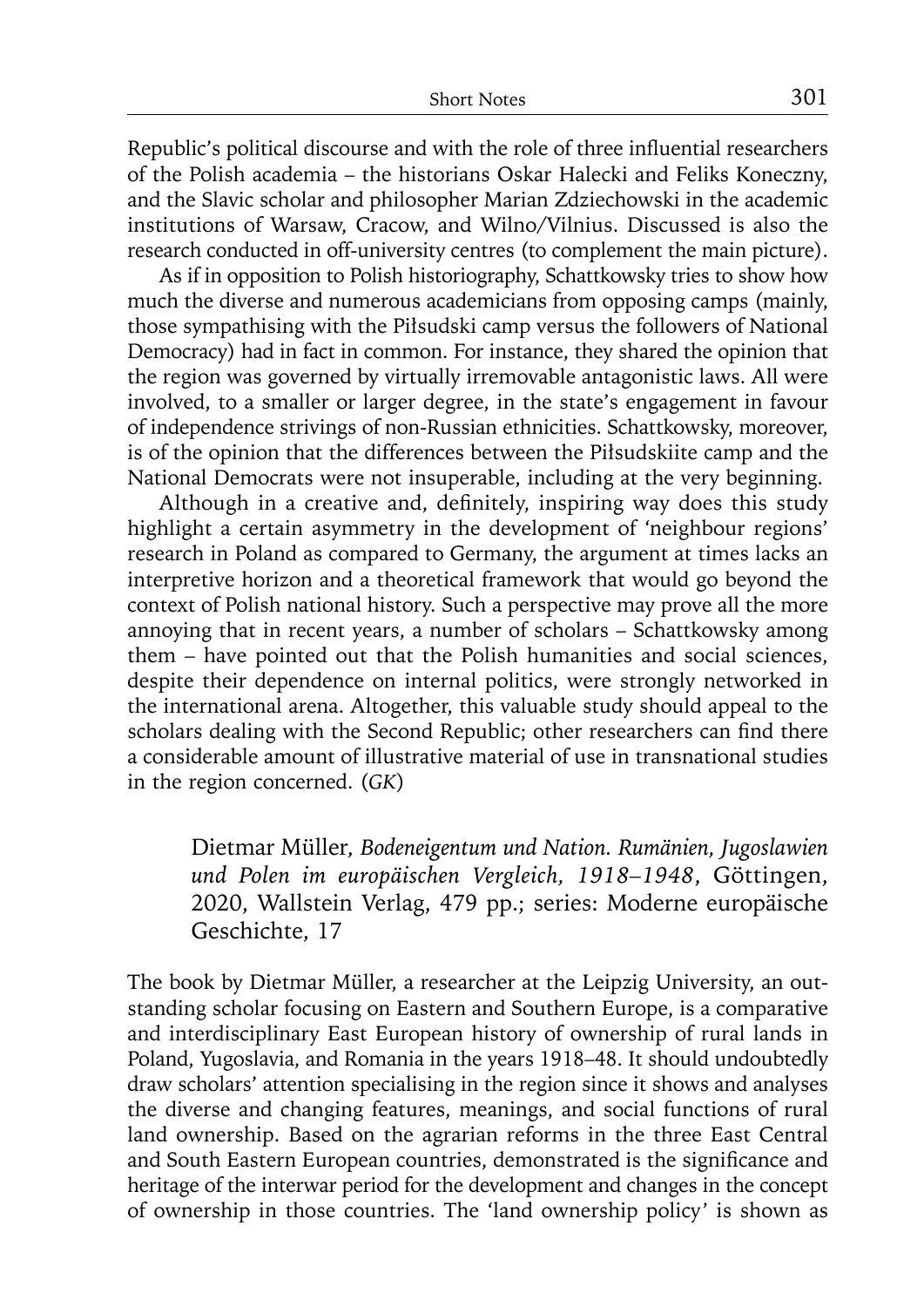a 'population policy' and as a project that sought accelerated modernisation and homogenisation.

The introductory section unfolds the questions, describes the details of the research field and the research methods applied, thus delineating the concept of ownership and its management as the central field of study. Outlined is the shaping in the nineteenth century of the liberal and individualistic notion of ownership as "indivisible and comprehensive material control of persons over things" (p. 14), which since around 1900 was subject to changing discursive and legal restrictions with regard to the 'social function of ownership' (p. 15). On the other hand, Müller investigates how ownerships were handled – including land record systems (cadastre records, land-and-mortgage registers), ownership-related professions (surveying/geodetic technicians, land-and-mortgage registry officers, notaries, and lawyers) – and summarises his findings within the ownership management concept.

Müller suggestively describes agrarian reforms in Central East and South Eastern European countries after the First World War as unique compared to the rest of Europe, in terms of the scale of implemented projects and the number of social groups covered. Chapter One analyses the legal regulation of ownership in its constitutional and agrarian aspects. Chapter Two shows the changes in ownership management in the interwar period. Chapter Three deals with the ethnic/national dimension of land ownership in the international context, primarily showing the "ethnopolitical impact of the agrarian reform" in the exemplary regions and among minorities. Chapter Four describes the 'people's democracies' in 1944/5–8 – the period marked by the communist parties forming coalition governments with left-oriented, peasant, and bourgeois parties in the territory from the Baltic Sea down to the Black and Adriatic seas (certainly, one of the study's highlights). Müller believes that the post-war policies came in response to the national socialist policy of expulsions and exterminations; whilst integrally associated with Stalinism, it was organically bound with the nationalistic projects of the interwar period.

The book is a pretty concise and deeply thought-over study on the topic that has been touched upon fragmentarily by particular national historiographers but never-as-yet investigated so systematically. The explanatory potential of this valuable work on agrarian reforms and land ownership in the former half of the twentieth century in East Central and South Eastern Europe far exceeds the national/country-related cases analysed by the author. (*GK*)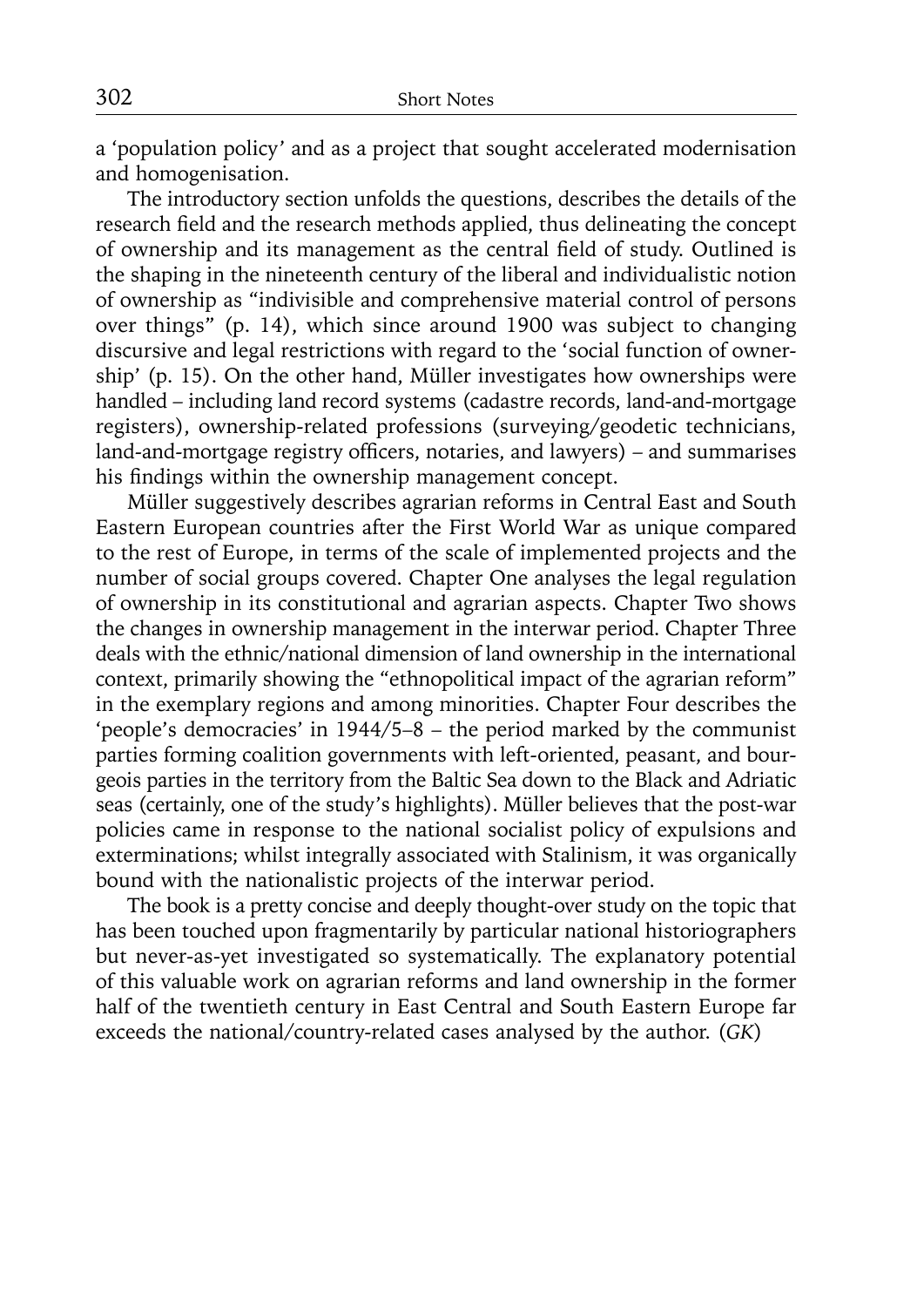Sebastian Rosenbaum*, Między katolicyzmem i nacjonalizmem: Związek Niemieckich Katolików w Polsce w województwie śląskim 1923–1939* [Between Catholicism and Nationalism: The 'Association of German Catholics in Poland' in Silesian Voivodeship, 1923–39], Katowice–Warszawa, 2020, Instytut Pamięci Narodowej – Komisja Ścigania Zbrodni przeciwko Narodowi Polskiemu, Oddział w Katowicach, 804 pp., bibliography, German sum., indices

This extensive monograph of the Verband deutscher Katholiken in Polen (VdK), one of the largest countrywide organisations of the German minority in the Second Republic of Poland and one of the biggest national minority organisations overall, is penned by Sebastian Rosenbaum, a scholar affiliated to the Institute of National Remembrance, Branch of Katowice, and with the University of Silesia, and is worthy of attention for numerous reasons. The Association of German Catholics in Poland was set up in 1923 in Katowice – shortly after the conflicts polarising the population of that multiethnic region faded out. The organisation was active in Silesia Voivodeship as well as in Pomerania, Greater Poland and, partly, Lesser Poland and parts of Voivodeship of Łódź. At the climax of its activity, VdK had 27,000 members, its key district undoubtedly being Upper Silesia. Its main task was to integrate the German Catholics within the revived Poland. The Germans were one of the best-organised groups in the re-established country and became an object of watchful observation to the Polish administration from the very beginning.

The study primarily consists of meticulous analysis of the Association's activities, based on a thorough survey, including organisation of pilgrimages to cult sites in and outside Poland, lectures, teachings in German, sports events, extensive (at least in the initial period) press and publishing activities, and so on. Rosenbaum shows two somewhat different leadership styles – the one pursued by the VdK founder Eduard Pant, who chaired it from 1923 to 1934, and Otto Olbrich (1934–9), who was made the leader after Hitler's coming to power.

The study shows the social and political specificity of Catholicism in Germany as well as in Upper Silesia, and is an important contribution to the discussion on the situation of the German minority and German Catholics in the interwar Silesia Voivodeship. Along with the group's social and denominational structure, its legal situation in the Second Republic is discussed. Altogether, essential complementation of the existing literature. (*GK*)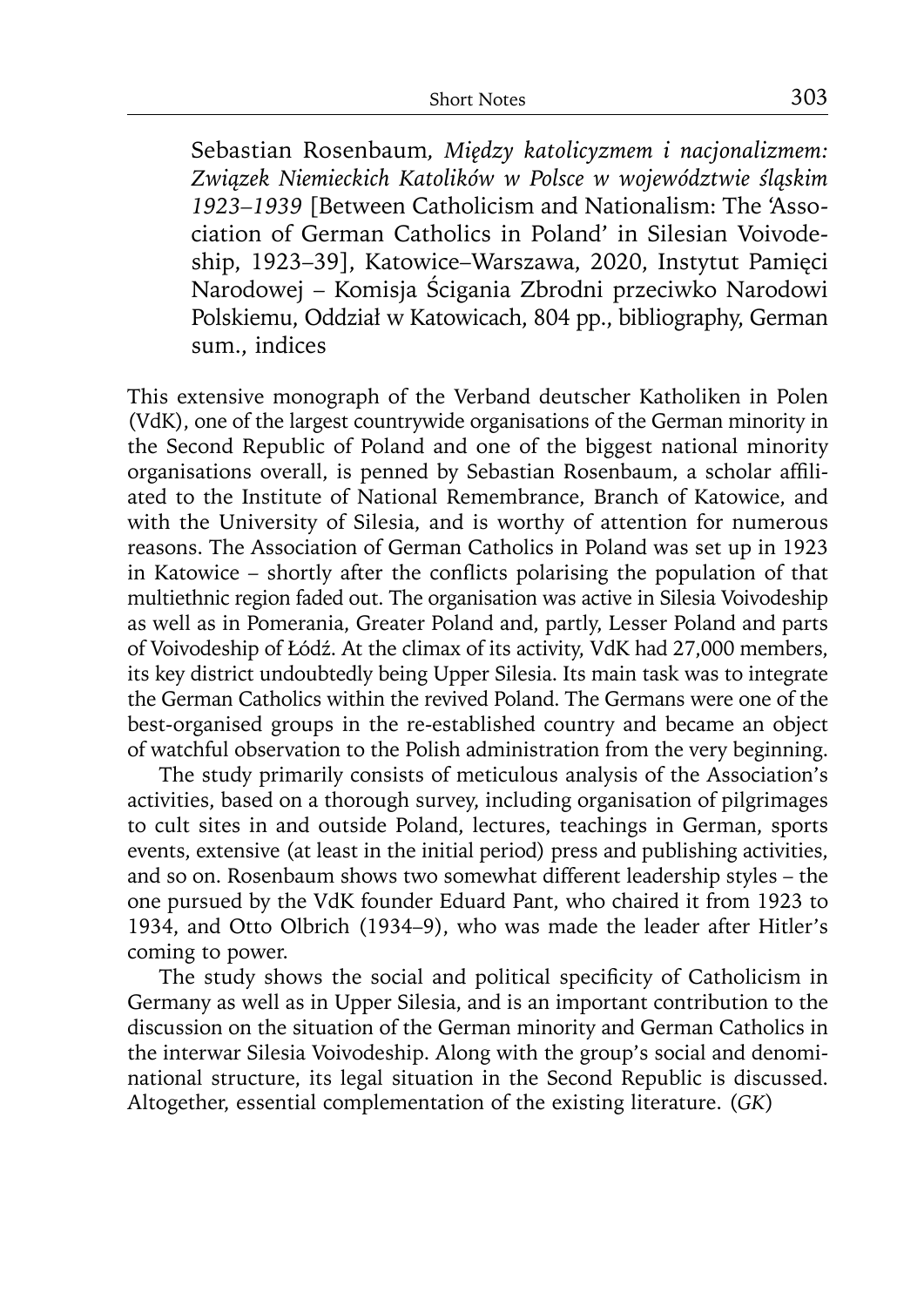Zofia Zakrzewska, *"Cukier krzepi". Propaganda konsumpcji cukru w Polsce w latach 1925*–*1932* [Sugar Strengthens: Sugar Consumption Propaganda in Poland, 1925–1932], Warszawa, 2020, Wydawnictwo Instytutu Pamięci Narodowej, 192 pp., list of abbreviations, bibliography, index of personal names, ills, photographs, English sum.

This modestly sized book concerns a very interesting issue in the history of propaganda, media and advertising, and the economic history of the interwar period, with a particular emphasis on the 1925–32 period. The slogan 'Sugar strengthens', invented by Melchior Wańkowicz, is a firmly established colloquialism in the Polish language. In seven thematic chapters, the author convincingly describes this process using various sources, ranging from the press to archives. In addition, very interesting material illustrating the findings completes this very intriguing book. Using the example of England and France, the researchers agree that the increase of sugar in people's diets was caused by the actions of its producers and not the actual demand from consumers. In the Polish territories under the partitions, the sugar industry developed very dynamically, constituting an important element of the economy of individual regions. After Poland regained independence, Polish sugar beet producers became the most important sugar beet manufacturers in the world within a few years. However, in the mid-1920s, the industry plunged into an overproduction crisis. The solution to the problem was supposed to be the increased consumption of sugar. Therefore, the General Council of the Polish Sugar Industry established the Sugar Consumption Propaganda Commission. Its activities focused primarily on the publishing of propaganda posters and postcards. Additionally, articles and advertisements promoting the consumption of sweetener were placed in the press. The limited impact of these actions prompted the Commission to establish a new body responsible for propaganda. In this way, the Sugar Propaganda Bureau, headed by Melchior Wańkowicz, was established. The statistical data on the actions taken shows that the propaganda campaign definitely accelerated. The number of visual elements increased (primarily through posters and leaflets), while at the same time, the actions became more diverse. New media (radio, cinema) were used, a lot of time was devoted to 'field activities': agitators, competitions for schools. However, the actions of the new propaganda body did not yield the expected results. Sales of sugar in the periods of the strongest propaganda declined, although it should be noted that possibly the lack of such campaigns during the great economic crisis would have caused even greater dips in the consumption of this product. The book was awarded the Best Historical Debut of the Year in the Władysław Pobóg-Malinowski competition. *(HW)*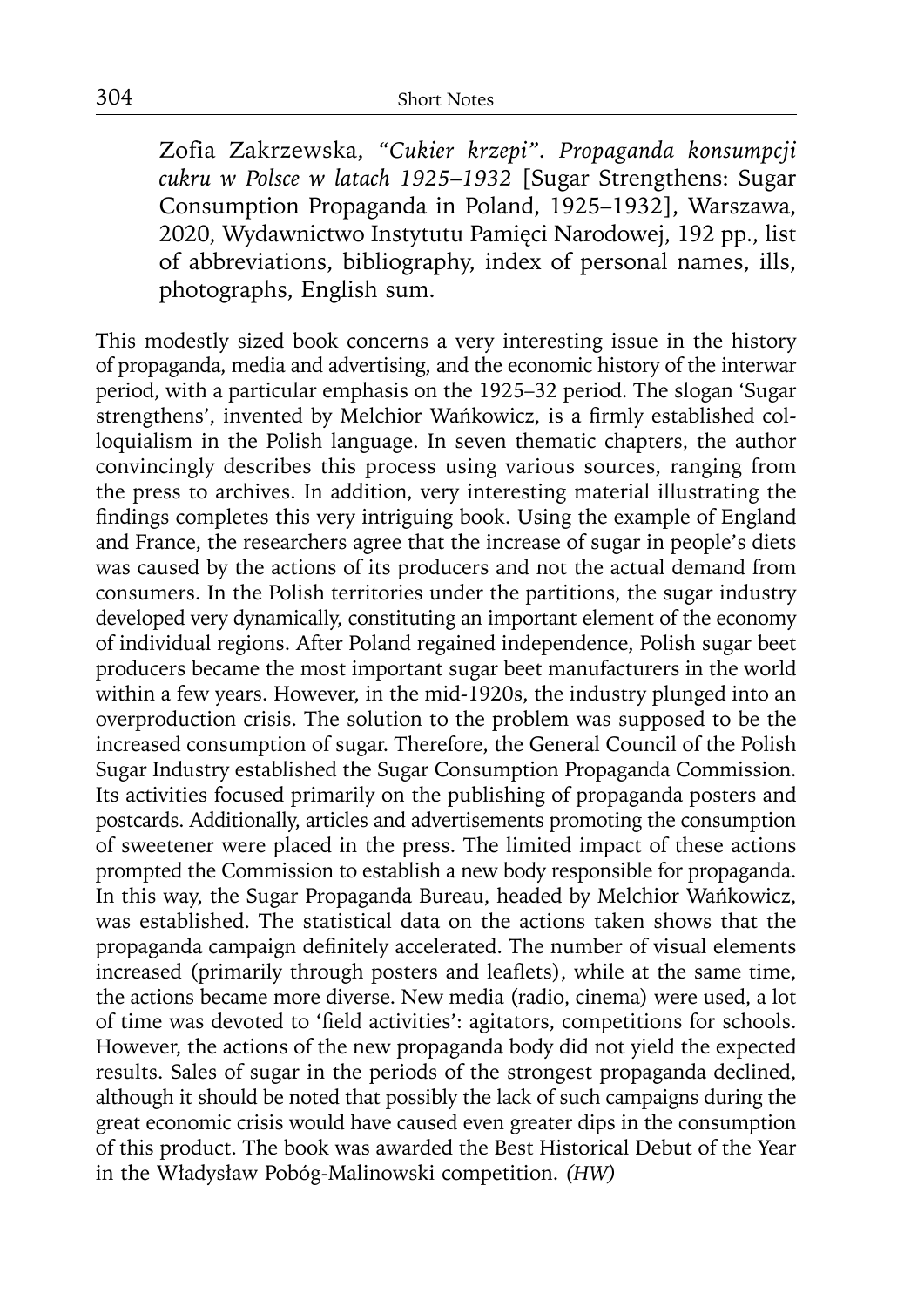Jarosław Tomasiewicz, *W kierunku nacjokracji. Tendencje autorytarne, totalistyczne i profaszystowskie w polskiej myśli politycznej (1933–1939): narodowcy – narodowi radykałowie – narodowi socjaliści* [Toward Nationcracy. Authoritarian, Totalistic, and Pro-fascist Trends in Polish Political Thought of 1933–1939], Katowice, 2019, Wydawnictwo Uniwersytetu Śląskiego, 412 pp., bibliography, English and German sum., index; series: Prace Naukowe Uniwersytetu Śląskiego w Katowicach, 3822

The study by Jarosław Tomasiewicz of the University of Silesia in Katowice follows up his dissertation entitled *Naprawa czy zniszczenie demokracji? Tendencje autorytarne i profaszystowskie w polskiej myśli politycznej 1921–1935* [Mending or Destroying the Democracy? Authoritarian and Pro-fascist Trends in Polish Political Thought of 1921–35] (2012). The book's clear structure consists of a thorough introduction, five thematic chapters  $-$  i.e., 'Nationalists'; 'National Radicals'; 'Statehooder Nationalists'; 'Dissident Nationalists'; 'National Socialists' – and a summary. Several subsections meticulously discuss the proposed programmes of the parties and factions. The author is mainly interested in political thought (as a broad concept), and leaves aside the political practices (as a result, the evolution of Poland's *Sanacja* regime is shown in a truncated way). Such a concept is, potentially, the strength of the study and its major weakness at the same time. In any case, the literature has once again been enriched by the exquisite scholar, with years of experience in the subject matter, with a considerable portion of documentary knowledge that complements and importantly rectifies the image of the evolution of Polish political thought in the period concerned. Ethnically Polish, let us add, for the peer concepts of the Ukrainian, German, or Jewish thinkers inhabiting the Second Republic are basically out of the author's scope. However, as a documentary study, the book is definitely useful.

Like many Polish studies, this monograph poorly or in no way corresponds with the broad foreign literature as far as its subject matter is concerned. The proposed theoretical considerations are basically secondary throughout. The author accepts the imitations of Italian or German fascism as fascism-as-such, and such perception repeatedly leads him astray and entangles him in a multitude of contradictions. It is apparently not a great discovery to state that 'Polish fascism' never attained the position of its Italian or German 'counterparts', and that it was a rather peripheral phenomenon. With all that, was it not an interesting phenomenon, one that would deserve a dedicated research catalogue? The book, valuable all in all, will basically be read by experts in the field exploring the political and social evolution of Poland in the latter half of the 1930s. (*GK*)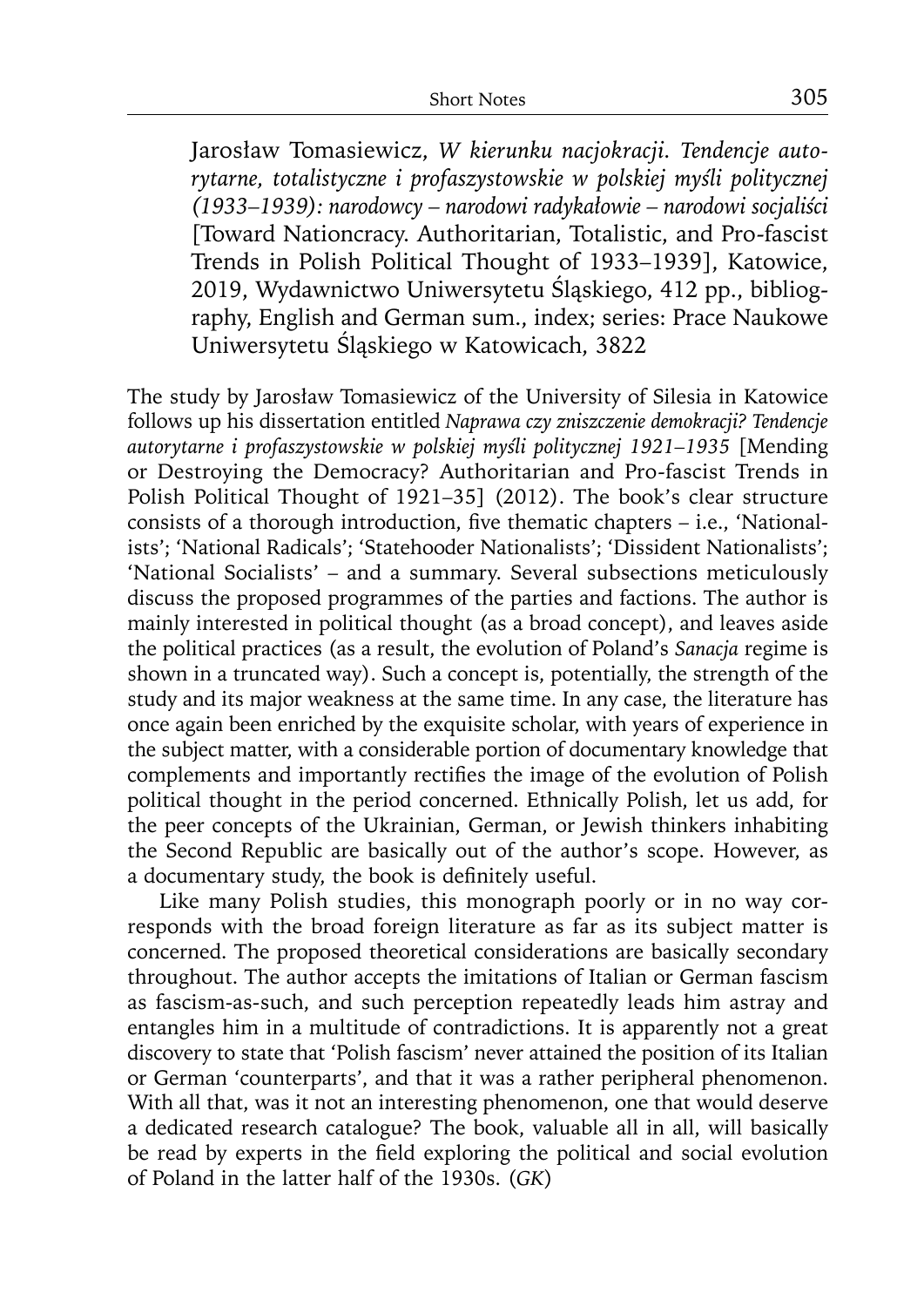## CONTEMPORARY HISTORY

Leon Rappaport, *Komitet Pomocy Uchodźcom Polakom w Wilnie (19 września 1939 – 1 stycznia 1941)* [The Committee for Aiding Polish Refugees in Wilno (19 September 1939 to 1 January 1941)], ed. by Alicja Gontarek, Lublin 2020, Wydawnictwo Uniwersytetu Marii Curie-Skłodowskiej, 180 pp., bibliography, ills, index

The aid provided to Polish September 1939 refugees in Wilno/Vilnius region – or, more broadly, the issue of Polish refugees after the outbreak of the Second World War – has so far been known partially. The book under review presents an important historical document, introducing us to the context and socio- -political determinants of the events described. The recently-found material was authored by Leon Rappaport, treasurer with the Committee for Aiding Polish Refugees in Wilno. Not much information has been found about this man. The report has been edited, with an extensive introduction, by Alicja Gontarek, an experienced scholar associated with the Maria Curie- -Skłodowska University in Lublin and, recently, with the Institute of National Remembrance, author of an excellent monograph of the Jewish community of Mińsk Mazowiecki in 1918–39 (2015) and of a number of historical studies on ethnic minorities in the Second Republic of Poland. Here, she draws a comprehensive background picture behind the document in question and, more generally, the problem of Polish exiles and refugees of the year 1939.

The report consists of seven chapters, the first two introducing into the political and social background of the events concerned. Chapter Three describes the formula and detailed solutions applied by foreign refugee aid centres. Lastly, Chapters Four to Seven show the Committee in action.

A meticulous work of the witness, the report shows the context, the potential and realities of the aids provided. It offers a critical evaluation of the actions of Lithuanian authorities and institutions taken with respect to Polish refugees and the Committee as such, which is rather unique since the recent literature has tended to see those developments mostly in a positive light.

The editor has supplied the report with many valuable observations, details and specifications, contained in the introduction and conclusion. A helpful bibliography, a list of tables and drawings, and a name index are attached. This comprehensive edition of an important historical document is undoubtedly recommendable to experts in the field. (*GK*)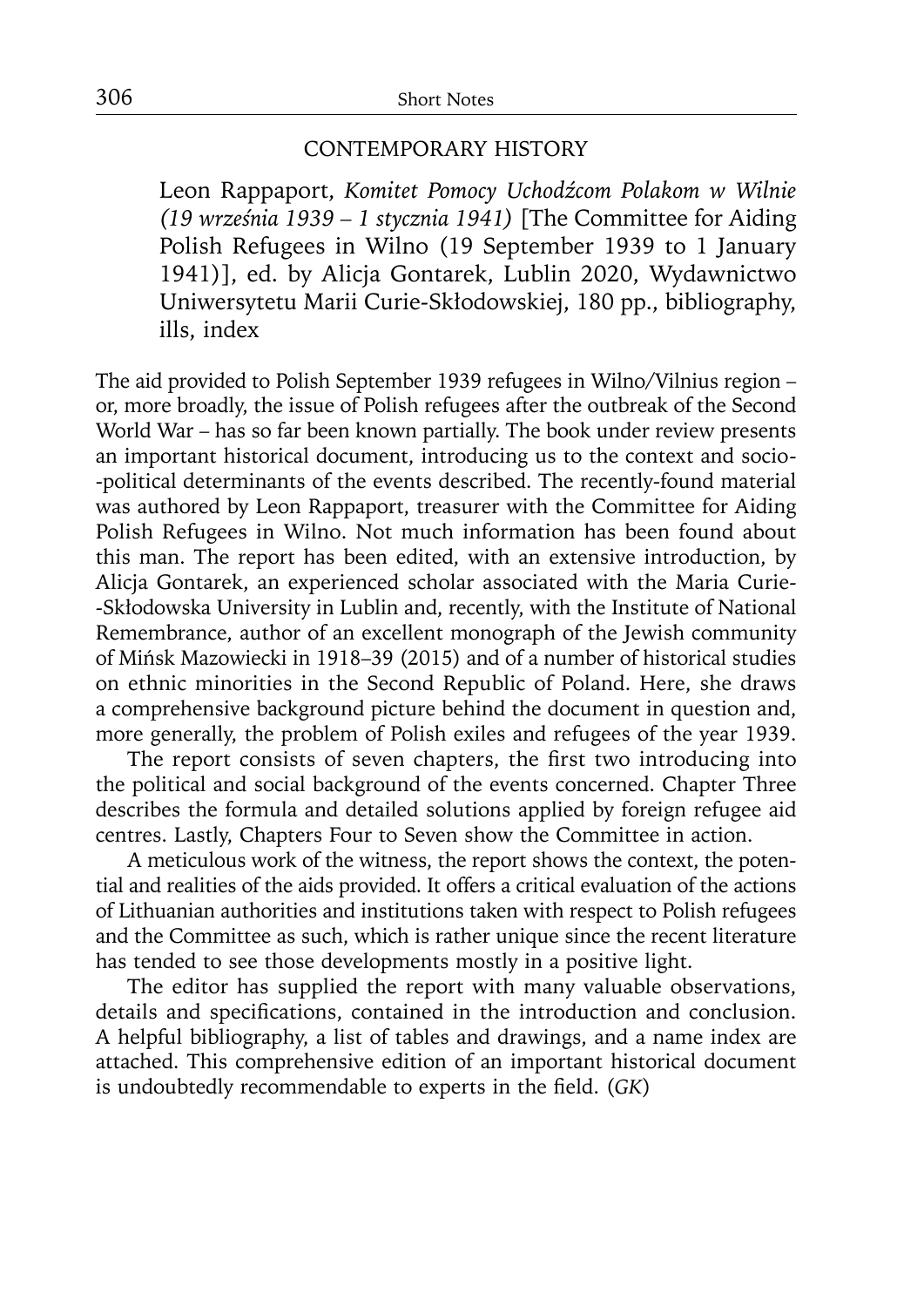Carlos Alberto Haas, *Das Private im Ghetto: Jüdisches Leben im deutsch besetzten Polen 1939 bis 1944*, Göttingen, 2020,Wallstein Verlag, 370 pp.; series: Das Private im Nationalsozialismus, 3

Carlos Alberto Haas, a researcher affiliated to the Institut für Zeitgeschichte in Munich and to the Ludwig Maximilian University of Munich, has researched – for his doctoral thesis – into the private lives of Warsaw Ghetto dwellers. Since there was no privacy in the ghetto, in the regular sense of the word, Haas defines the term as a 'complex of social practices', referring in his concept to micro-historical methodology and everyday-life studies.

The study is based on an extensive query that encompassed the institutions in Washington DC, New York City, Jerusalem, Ghetto Fighters' House Archives at the Beit Lohamei Haghetaot kibbutz and, primarily, at the Jewish Historical Institute in Warsaw (over 7,000 testimonies of various kinds), as well as surviving dispersed diaries and letters of inhabitants of the ghettos of Warsaw and Łódź and of the smaller ghettos in Tomaszów Mazowiecki and Piotrków Trybunalski.

As is known, the ghettos were marked by disastrous hygienic and sanitary conditions, lack of food, illnesses, forced labour, deportations; those enclosed within the ghetto walls increasingly shared the awareness of impending annihilation. It is difficult to use in this context the category of leisure time or private household sphere. The potential of conflicts in interpersonal relations was considerable; the permanent experience of threat reinforced the sense of belonging. The testimonies of the 'ghetto people' meticulously analysed by the author can be perceived as attempts to stay normal and human in reality governed by the rules of terror. The writing activity, as Haas observes, added a meaning to the world that had undergone decomposition. The writing Jews were not passive victims but they tried to actively determine their own private priorities, including one's own form of resistance. It was writing and testifying that gave a number of ghetto dwellers a possibility to express their self-determination and autonomy in the environment determined by the others. In more general terms, Haas's study reminds one of the original meanings of the notion of 'private' as something that calls for protection and defence. This important study opens an important research perspective of the history of the German Nazi occupation in Polish lands and, particularly, the Holocaust. (*GK*)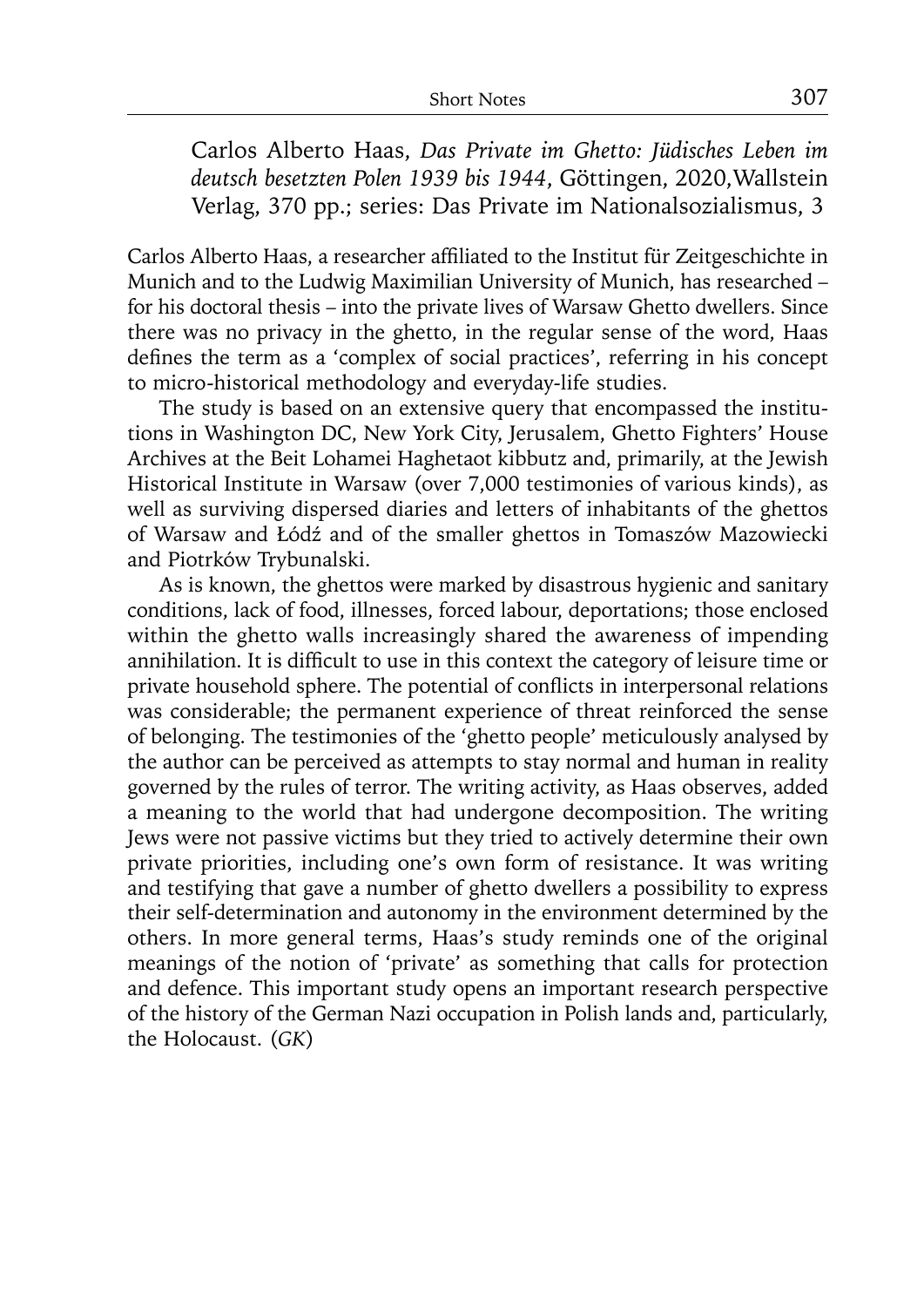Marek Barański, *Wspomnienia 1943–1989* [Memoirs, 1943–1989], with foreword by Jan Żaryn, Warszawa, 2020, Państwowy Instytut Wydawniczy, 488 pp., index, ills

The author (born 1943), professor emeritus at the University of Warsaw and the Cardinal Stefan Wyszyński University, is a well-known medievalist and author of a monograph on the dominium of the Poor Clares in Nowy Sącz (1992). He was also a member of the 'Czarna Jedynka' scouting group and an activist for the Workers' Defense Committee [Komitet Obrony Robotników – KOR] and Solidarity. He was imprisoned for his oppositional activities. His memoirs cover the times from his birth (and, in fact, even earlier, as the author relates his family's history) to the political transformation of 1989. Although Barański's youth coincided with one of the most difficult periods in the history of Poland (war, communism), he writes about this period in quite a cheerful manner and in a colourful, anecdotal language well known to anyone who knows the author. It also features photos from his private archive. At the same time, the memoir represents a vital source for the history of modern historiography, for the past of the Warsaw academic community and its political engagement. Let us add that book won the weekly *Polityka's* History Award. (*RR*)

Sławomir Łukasiewicz (ed.), *Jałta. Rzeczywistość, mit i pamięć* [Yalta: Reality, Myth, and Memory], Warszawa, 2019, Instytut Pamięci Narodowej – Komisja Ścigania Zbrodni przeciwko Narodowi Polskiemu, 407 pp., list of abbreviations, notes on authors, index of persons

The book has come out as an aftermath of the scientific conference co-organised jointly by the Institute of National Remembrance, European Solidarity Centre, and the Second World War Museum in Gdańsk on the 70th anniversary of the meeting in Yalta of the political leaders of Great Britain, the United States, and the Soviet Union, which re-established the post-war socio-political order in Europe.

The authors, outstanding researchers specialising primarily in the twentieth- -century history of Poland (represented across the generations), including Marek Kornat, Tadeusz Wolsza, Karol Sacewicz, Małgorzata Gmurczyk-Wrońska, Piotr M. Majewski, Patryk Pleskot, address Yalta-related topics that have heretofore been represented marginally or offer novel perspectives. Three levels of the Yalta heritage are presented: (i) the meeting itself and its international significance; (ii) the Yalta conference and its decisions as a sort of myth implying a story on proud nations and states subdued by the political system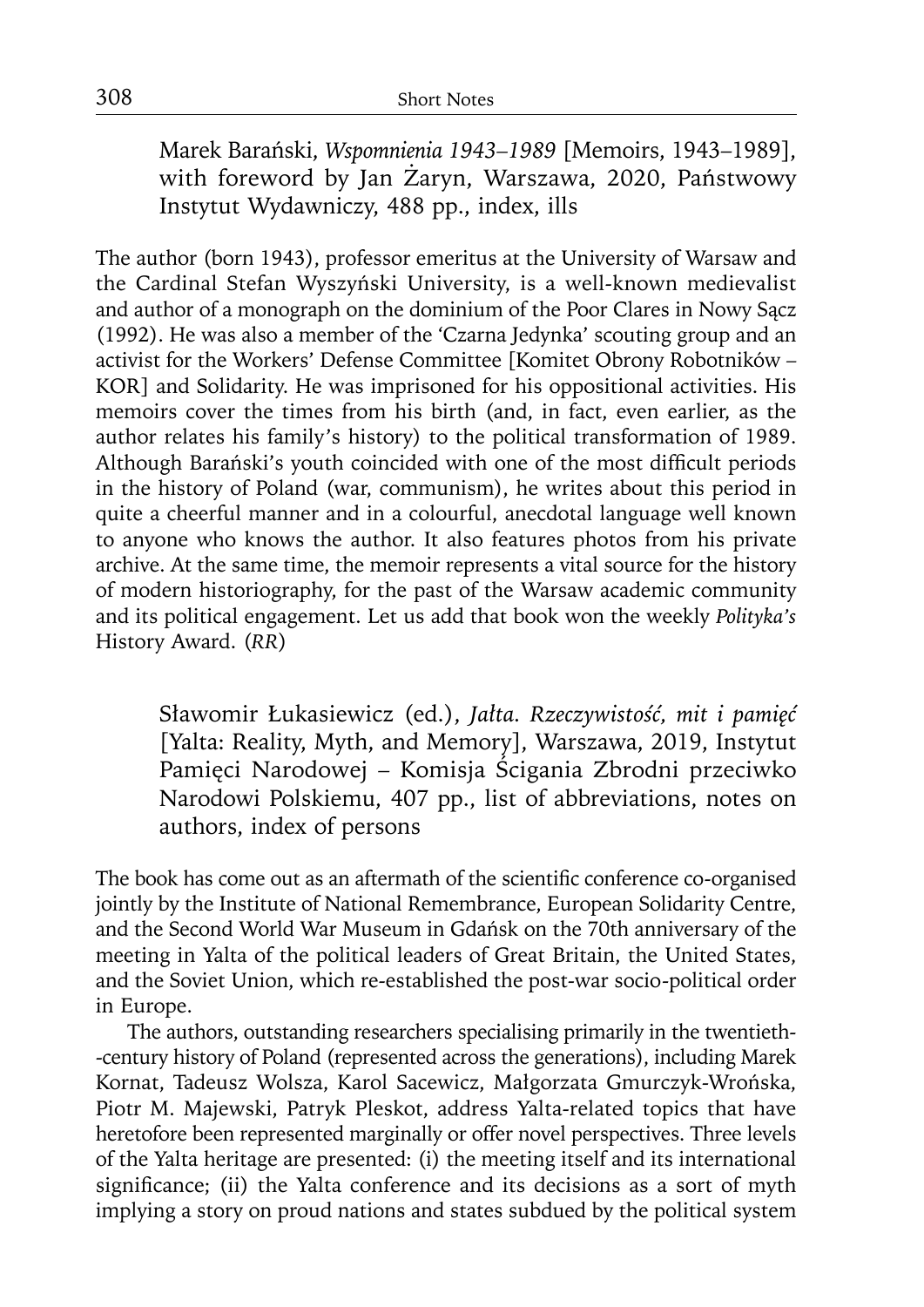superimposed by the USSR and accusing the Western powers of betraying their allies; and, (iii) our recent – that is, post-Yalta – historical memory of the event. This section might appear really astonishing to the readers: the memory of Yalta is gradually fading, no more triggering acute emotions, and appears quite ambiguous.

The publication has been issued as part of the Institute of National Remembrance's central research project on Polish independence-oriented emigration from 1945 to 1990. Its meticulous editorial elaboration is remarkable. (*GK*)

Paweł Machcewicz and Andrzej Paczkowski, *Wina, kara, polityka. Rozliczenia ze zbrodniami II wojny światowej* [Crime, Punishment, Politics: Reckoning with the Second World War Crimes], Kraków, 2021, Instytut Studiów Politycznych PAN, Wydawnictwo Znak Horyzont, 640 pp., list of abbreviations, bibliography, index of personal names, ills and sources thereof

A joint book by eminent historians takes up the extremely interesting topic of reckoning with the crimes of the most dramatic armed conflict in history. As mentioned in the 'Introduction', the Second World War became a key watershed moment, because for the first time in history, the memory of crimes and the pursuit for justice aligned with the mainstream of world politics. Moreover, despite the differences resulting from geography and related local contexts, this process has become one of the key phenomena. In three parts, entitled respectively: 'War and Post-War', 'East and West', and 'The Past That Does Not End', Machcewicz and Paczkowski collected a dozen or so texts, constituting individual chapters that were published before, and now have been enriched with the latest findings and literature. It should be mentioned that a lot of additional information has been included in extensive footnotes. One of the book's greatest merits is its comparative nature. The situation of post-war reckonings with crimes committed during the war is described here according to a geographical key – organised by individual countries, which affords the opportunity to perfectly reflect differences in the treatment of the war crimes committed. An additional factor complicating the totality is the nature of participation in the conflict. In the first part, Machcewicz focuses mainly on the aggressors; in the second, Paczkowski describes the post-war situation in the victim states, although the situation is much more complicated in many cases. France is a prime example here. The culmination of the whole is the third part, authored again by Machcewicz. He depicts the issues of reckoning in the Cold War-world divided into two blocs. This is where the great political rivalry between the US and the Soviet Union most profoundly come to the fore. Machcewicz proves that responsibility for the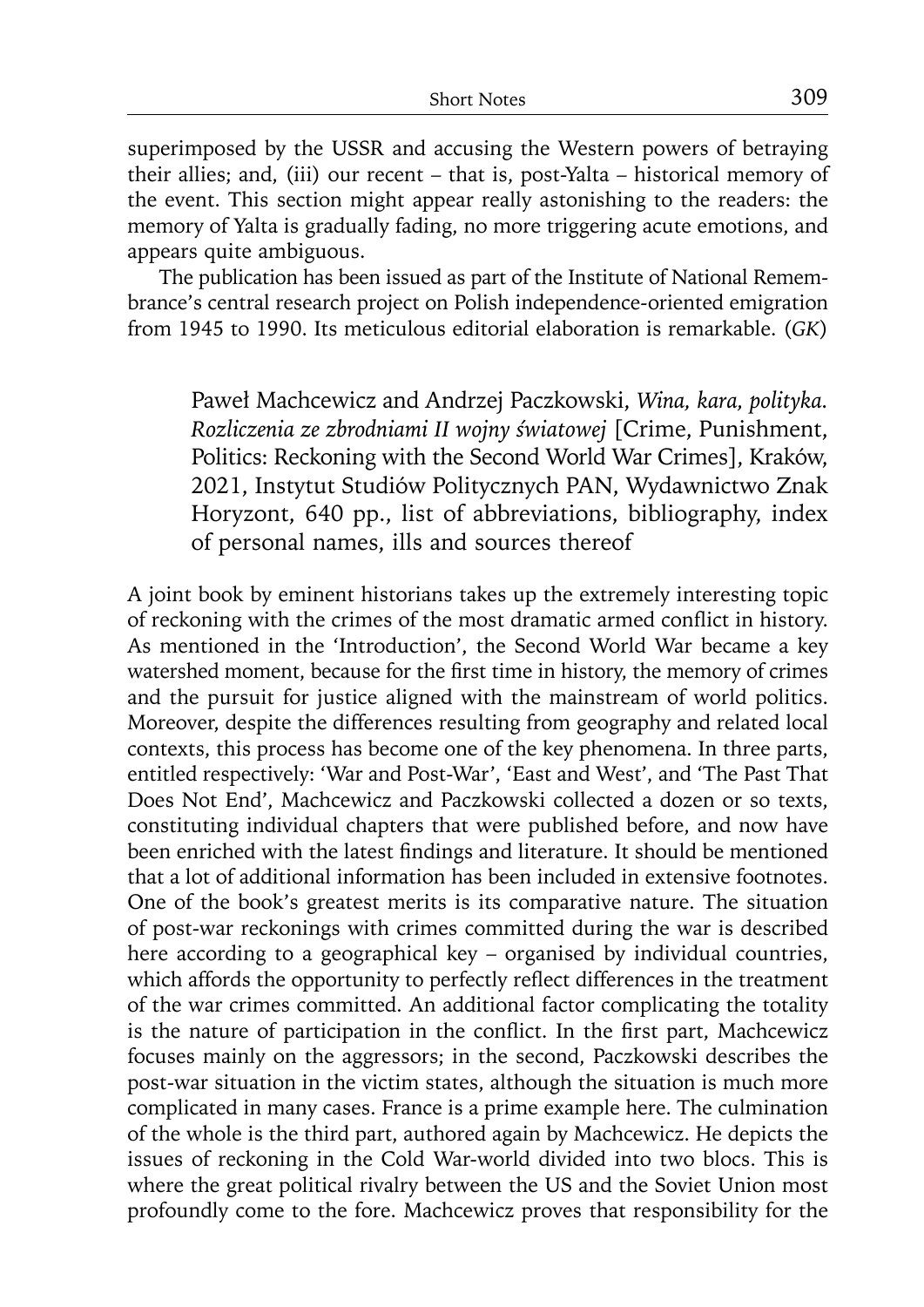crimes of the Second World War is not constrained by limitation, as evidenced by the activities of the Israeli Nazi hunters or the trial of Ivan Demyanyuk. Polish issues do not dominate the narrative, although at the same time are presented quite extensively. (*HW*)

Anna Dobrowolska, *Zawodowe dziewczyny. Prostytucja i praca seksualna w PRL* [Professional Girls: Prostitution and Sex Work in the Polish People's Republic], Warszawa, 2020, Wydawnictwo Krytyki Politycznej, 233 pp., bibliography, photographs, ills, index of personal names

The book's main topic is a discourse on how, in the period of 1945–89, prostitution and sex work were spoken and written about in Poland. Thanks to this, it was also possible to look at the social and political changes of the post-war half-century.

The history of prostitution written by Anna Dobrowolska turned out to be a remarkably interesting study, showing that it is impossible to understand the history of the Polish People's Republic without this section, the history of a group marginalised by historiography. The book consists of five chronological chapters, in which the image of women engaged in prostitution and sex work has been reconstructed. Each part covers one post-war decade. A very well-documented narrative (including militia and state sources, the press, and literature on the subject) shows the manner of speaking about and describing prostitutes and the presence of this issue in the public debate. The author explains where the terms, characteristic for individual epochs of the Polish People's Republic, and assigned to women providing sexual services, originated. 'Georgians', 'foreign currencies' or 'mews' not only reflected the changing social and economic realities of the Polish People's Republic but also showed how people engaged in this occupation were stigmatised. Much space is also devoted to legal issues and the legality of prostitution. The book primarily shows Warsaw's perspective and the largest cities in Poland. The author emphasises that the availability of sources imposed this perspective, and a closer look at similar phenomena from a local perspective requires further research. The observation concerning the era of Edward Gierek's rule is extremely interesting. The pro-consumption policy of the new government, coinciding with an improved quality of life, was to have a decisive impact on the attitudes of the younger generation, also in terms of sexuality. And it is in this period that we should look for sources of new phenomena that emerged in Poland after 1989 and the abundant development of the erotic press and sex shops. *(HW)*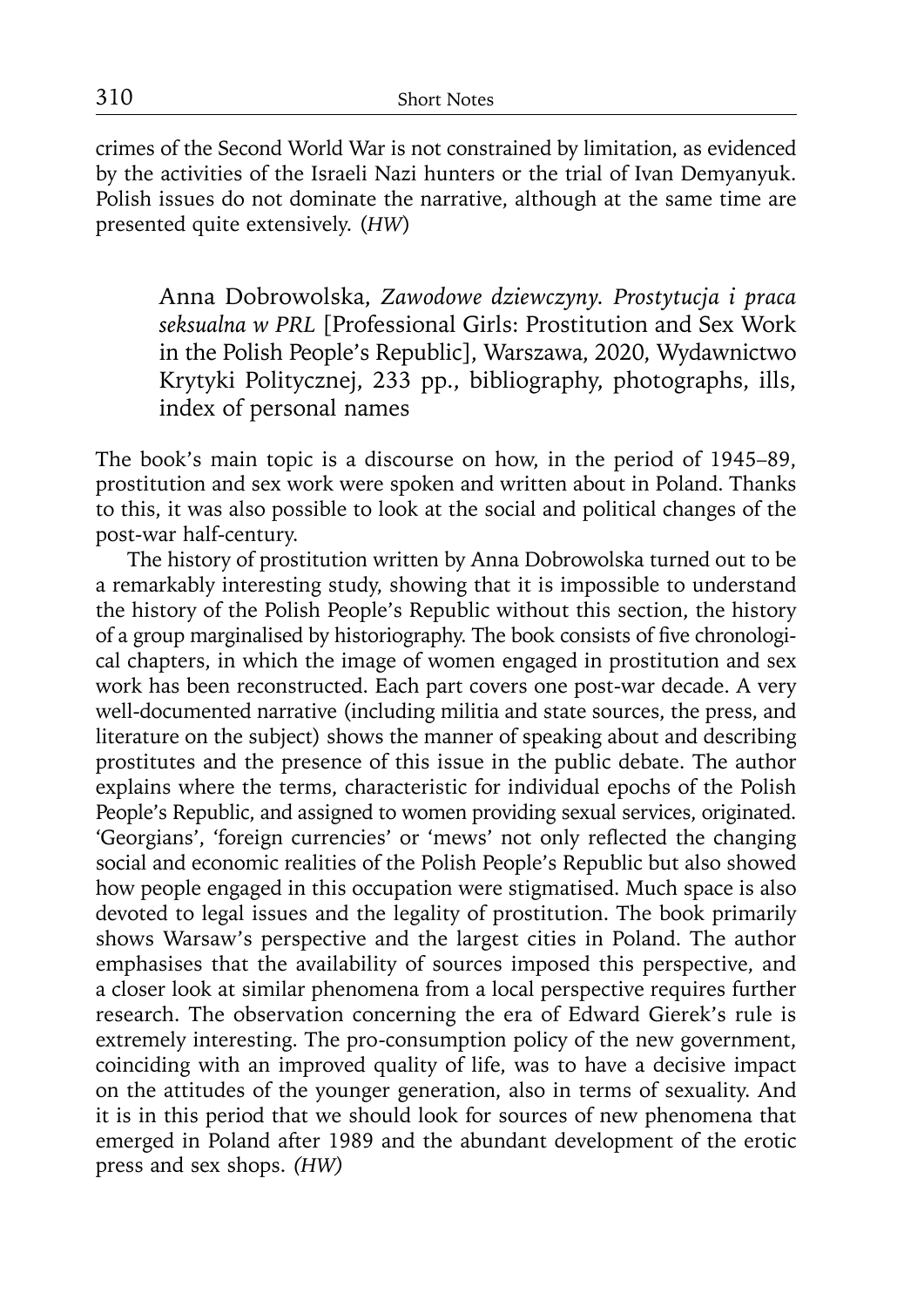Michał Jarmuż, *Problemy mieszkaniowe w PRL w latach siedemdziesiątych XX wieku w świetle dokumentów osobistych* [Housing Problem in the Polish People's Republic in the 1970s in the Llight of Personal Documents], Warszawa, 2020, Instytut Historii PAN, 225 pp., bibliography, index of personal names

The book concerns a fundamental problem of the Polish People's Republic, although housing issues have not occupied a significant place in Polish historiography. Only the recent works of Dariusz Jarosz showed that this topic was an essential aspect of the everyday life of Polish society in the communist era. From this perspective, the book by Michał Jarmuż is a significant continuation. It is worth noting the composition of the sources. Jarmuż, in painting the image of the 'housing problem' of the Gierek era, reached for personal documents: letters written to the authorities and memoirs. Through supplementing the source material with extremely detailed archival research, we received an interesting work on the social history of the Polish People's Republic. The author has not explained in his introduction the chronology chosen in the title. Perhaps the decision to focus on the 1970s was due to the abundance of personal sources.

The book is divided into three thematic chapters. Two of them are devoted to discussing the titular issue, i.e., 'housing problem', with the first concerning the methodological aspects of using personal sources. Chapter Two focuses on housing issues, which occupied a prominent place in personal documents. The letters that Poles wrote to the most important people and institutions of the Gierek era come to the fore here. The catalogue of issues raised in correspondence with the authorities made it possible to recreate a rather dark picture of the Polish housing realities in the seventies. The extensive quotes that the author decided to include in the main text also allow the readers to familiarise themselves with the specific style in which the correspondence had been written. Particularly interesting are formal and informal (even illegal) measures taken by people to get their dream apartment. Much space was also devoted to the everyday difficulties that Poles encountered – the terrible quality of houses and apartments, insufficient amenities, but also interpersonal conflicts, that arose as a result of 'housing problems'. On the other hand, the final chapter is an extremely interesting methodological reflection on the usefulness and ways of using personal documents in historical research. Jarmuż devotes a lot of space to the definition of the biographical method and its importance when writing the so-called 'history of ordinary people'. The excellent linguistic side of the narrative, which has almost a literary value, deserves the most attention. Even though Jarmuż repeatedly allows himself quite extensive source quotations, the whole is coherent and adheres to the adopted structure and methodology. (*HW*)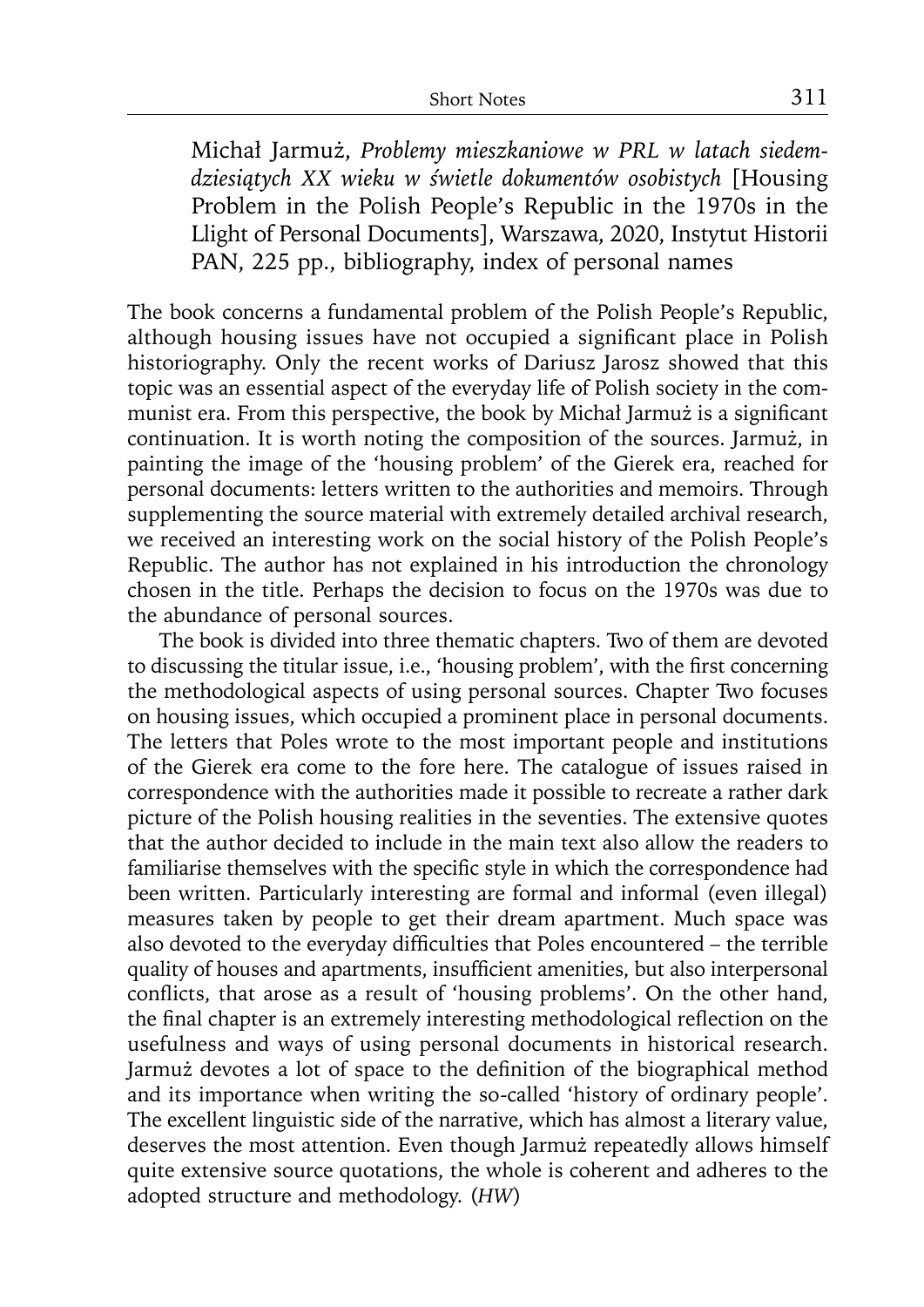Martyna Grądzka-Rejak and Jan Olaszek, *Holokaust, pamięć, powielacz: zagłada Żydów i okupacyjne stosunki polsko-żydowskie w publikacjach drugiego obiegu w PRL* [The Holocaust, Memory, and Duplicating Machines: The Extermination of the Jews and Polish-Jewish Relations during the Nazi Wartime Occupation in Underground Samizdat Publications in Communist Poland], Warszawa, 2020, Biblioteka "Więzi", 279 pp., tables, ills

The role played by the underground samizdat publications (often locally referred to as 'the second circulation', *drugi obieg*) in the formation of the memory of many Polish Jews during the Second World War has been penetrated by two younger-generation researchers. Martyna Grądzka-Rejak, a historian associated with the Institute of National Remembrance's [IPN] Historical Research Bureau, has two valuable books published to her credit: *Przerwane dzieciństwo. Losy dzieci Żydowskiego Domu Sierot przy ul. Dietla 64 w Krakowie podczas okupacji niemieckiej* [Childhood Interrupted. The Fate of the Children from the Jewish Orphans' Home at 64 Dietla St. in Cracow during the German Occupation] (2012), and *Kobieta żydowska w okupowanym Krakowie (1939–1945)*  [Jewish Women in Occupied Cracow, 1939–45] (2016). Jan Olaszek is a member of the staff of the Institute of Political Studies, Polish Academy of Sciences [ISP PAN] and of the IPN's Research Bureau; he has penned the books *Rewolucja powielaczy. Niezależny ruch wydawniczy w Polsce 1976–1989* [A Mimeograph Revolution: The Independent Publishing Movement in Poland, 1976–89] (2015); *Jan Walc. Biografia opozycjonisty* [Jan Walc. A Biography of the Oppositionist] (2018); and, *Podziemne dziennikarstwo. Funkcjonowanie głównych pism informacyjnych podziemnej "Solidarności" w Warszawie w latach 1981–1989)*  [Underground Journalism. The Functioning of the Main Information Periodicals of the Underground Solidarity in Warsaw, 1981–9] (2018).

The study arranges and synthesises the gathered material. The authors sought to determine what sort of publications covered the Holocaust and Polish-Jewish wartime relations/relationships, and where such topics were virtually absent. What image of the Germans as the organisers of the extermination system emerged from those publications? Based on them, the authors try to reconstruct the attitude of the Poles, as a cultural community, to the Jewish community. The attitude of different social groups to the Holocaust process is examined, as are their later descriptions and other communications in this respect. Whether, when, and in what circumstances aspects of memorisation of crimes against Jews were addressed is yet another topic under exploration. All these questions are posed in the context of the 'historical policy' pursued by the communist authorities in the 1980s – and, less frequently, in the international context; an important historical context is thereby added to these considerations.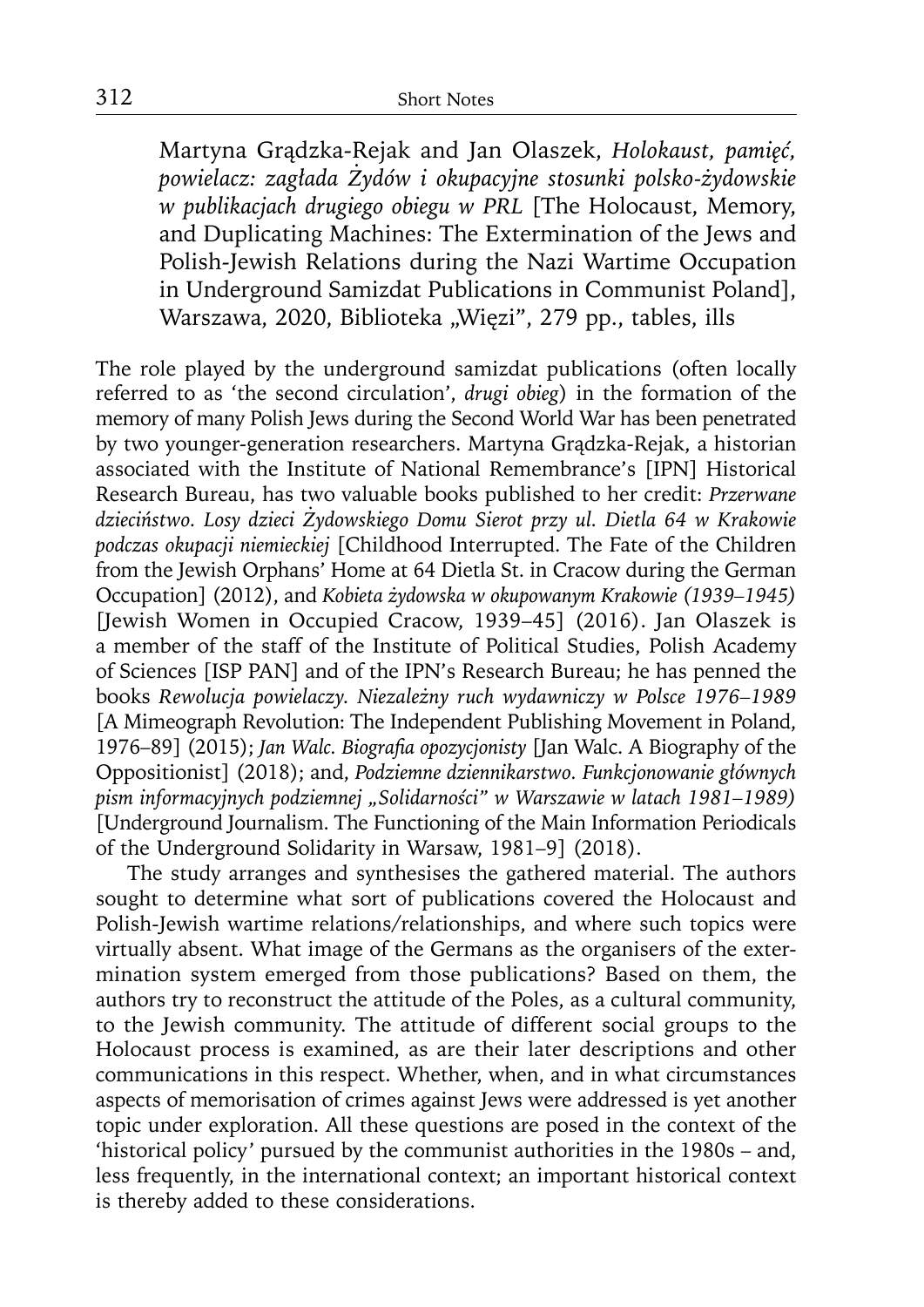As the authors demonstrate, before the essay *Biedni Polacy patrzą na getto* [Poor Poles Look at the Ghetto] by the literary scholar Jan Błoński was published by the (official) Catholic weekly *Tygodnik Powszechny* in 1987, the annihilation of Jews was a secondary topic in the democratic opposition (dissident) literature, apart from a few important texts. Hence, the study under review seeks to determine to what extent the 'opposition discourse' influenced the public opinion's attitudes in this respect, including whether it tried to face Holocaust issues and the Poles' attitudes toward the crime. The answers are, expectedly, not unambiguous and easy to generalise. However, there is no doubt that the book is important among the rich literature on the Holocaust and Polish-Jewish relations in the occupation years; its strength is rich illustrative material. It makes an important contribution to the research on the history of the democratic opposition in post-war communist Poland. This valuable case study describes an essential aspect of the formation of twentieth-century public discourses, thus filling a research gap. A relevant bibliography and index are attached. (*GK*)

Rafał Stobiecki, *Historiografi a PRL. Zamiast podręcznika* [Polish Historiography of the Communist Period: An Alternative to a Textbook], Łódź, 2020, Wydawnictwo Uniwersytetu Łódzkiego, 289 pp., index of personal names, bibliography and biographical lexicon of the Polish historians of the 1945–89 period

Rafał Stobiecki is a leading specialist of the Polish historiography of the 1945–89 period, who has published extensively both on the development of historical studies in communist Poland, particularly in the Stalinist period, and the émigré historians in the United Kingdom and the United States. Hence, the present book may be considered a summarising of his three decades of research. Its shape is indeed special, if not peculiar, as it is a combination of a monograph, a textbook, and a reader for students. It would be most appropriate, perhaps, to consider it a companion to the historiography in question.

The book consists of six chronologically organised chapters, of which three consider the 1945–56 period, which clearly mirrors the development of the author's personal interests in the subject. Each chapter is divided into the narrative part, synthetically presenting the most important developments of the historical studies in Poland in the relevant period, and a corresponding selection of source material. The two parts are roughly equal in size, so the actual authorial text does not exceed a half of the relatively thin book.

Clearly, this atypical and indeed unique structure is designed to be used for in-class discussion for the students of the historiography course: the course the author himself has taught for decades at his home University of Łódź. The source material includes a variety of texts: fragments of academic